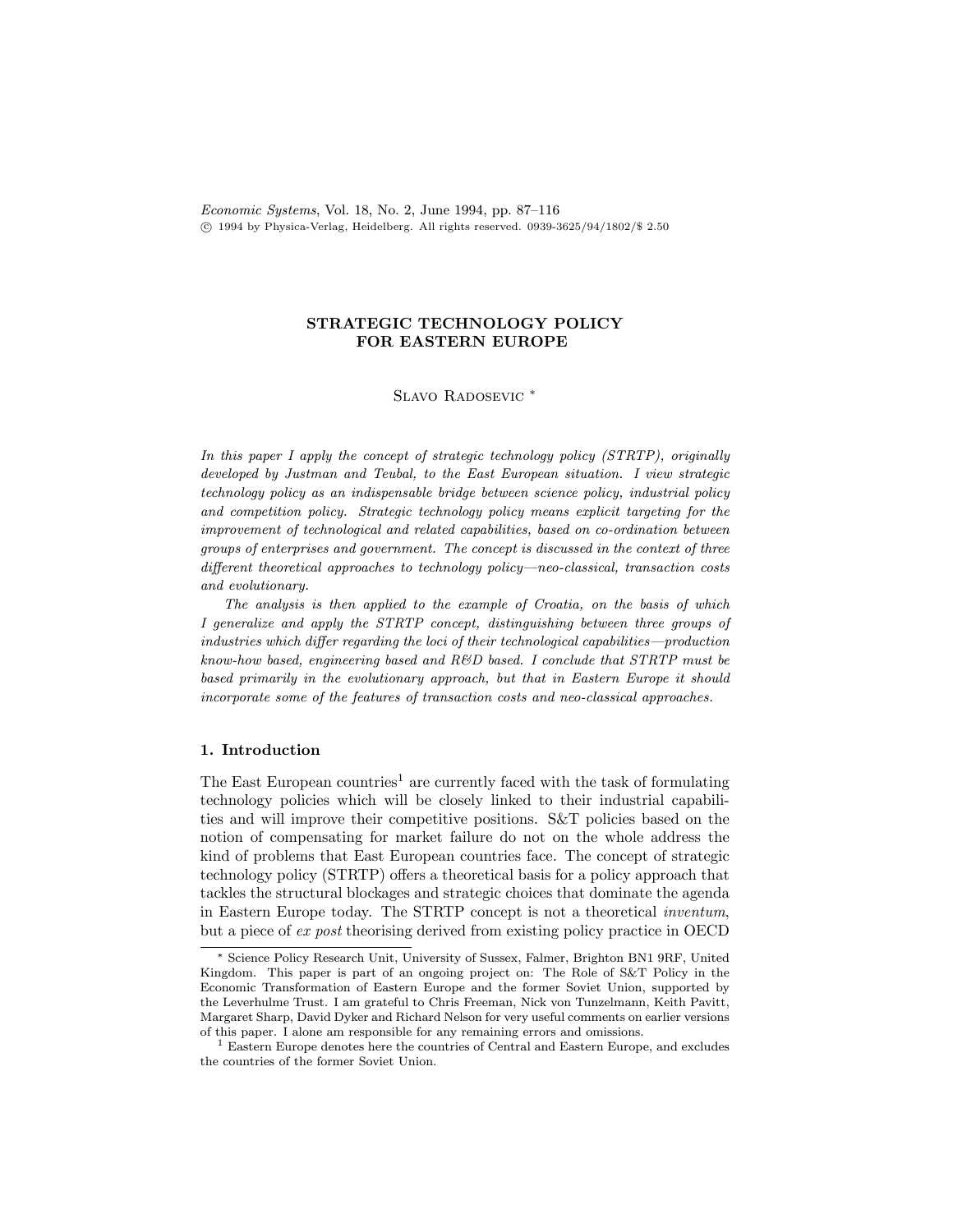## 88 slavo radosevic

countries, which is in turn based on the new relationships that have emerged between government, industry and universities. The most notable examples are the EC programs ESPRIT, JESSI, OMI (Open microprocessor initiative), and the British ALVEY program, as well as the well-known Japanese VLSI project and Korean DRAM program.

Strategic technology policy is explicit targeting for the improvement of technological and related capabilities based on the co-ordination of groups of companies and government.<sup>2</sup> It is strategic in the sense that its formulation and implementation is based on interaction between firms, or between firms, universities and government.<sup>3</sup>

While the activist type of industrial policy focuses on selected industries,  $\text{STRTP}$  concentrates on targeting deficient capabilities.<sup>4</sup> In conditions of increasing marginalization of Eastern European S&T systems, STRTP is a conceptual attempt to give them more direct relevance, in the context of a predominantly laisser faire atmosphere.

In the next section I set up the theoretical framework for discussing technology policy. Three different theoretical approaches to technology policy are discussed—neo-classical, transaction cost and evolutionary. Then the STRTP idea is applied to the examples of a few Croatian industrial sectors. In the last part I elaborate on the main issues that the application of STRTP in Eastern Europe might raise. The concept is further developed by applying it to three groups of industries which we distinguish on the basis of locus of technological capabilities— $R&D$  based, engineering based and production know-how based.

# 2. The problem of capability enhancement in the policy context of Eastern Europe

#### 2.1. Incentives, institutions and capabilities

The problem of development policy formation in Eastern Europe has so far been confined to the dimension of macroeconomic policy. The dominant policy advice has been as follows: free prices, remove subsidies, open the economy to international trade, make the currency convertible, privatize public enterprises, and invite in foreign investors. This, it has been argued, will produce an

<sup>2</sup> The concept is developed theoretically by Justman and Teubal (1992).

<sup>3</sup> STRTP should not be confused with policy to support strategic technologies. The term "strategic" here refers to the interactions of various agents which jointly determine policy outcomes, as in "strategic" trade theory. It connotes primarily strategic intentions. Obviously the effects of the programs may be much less than originally intended. In other words, strategic intentions and interactions may end up as merely tactical improvements for the companies involved, for the most part confined to the  $R&D$  function.

 $4$  Justman and Teubal (1992, p. 1) define STRTP as a policy which targets technology infrastructure, rather than industries.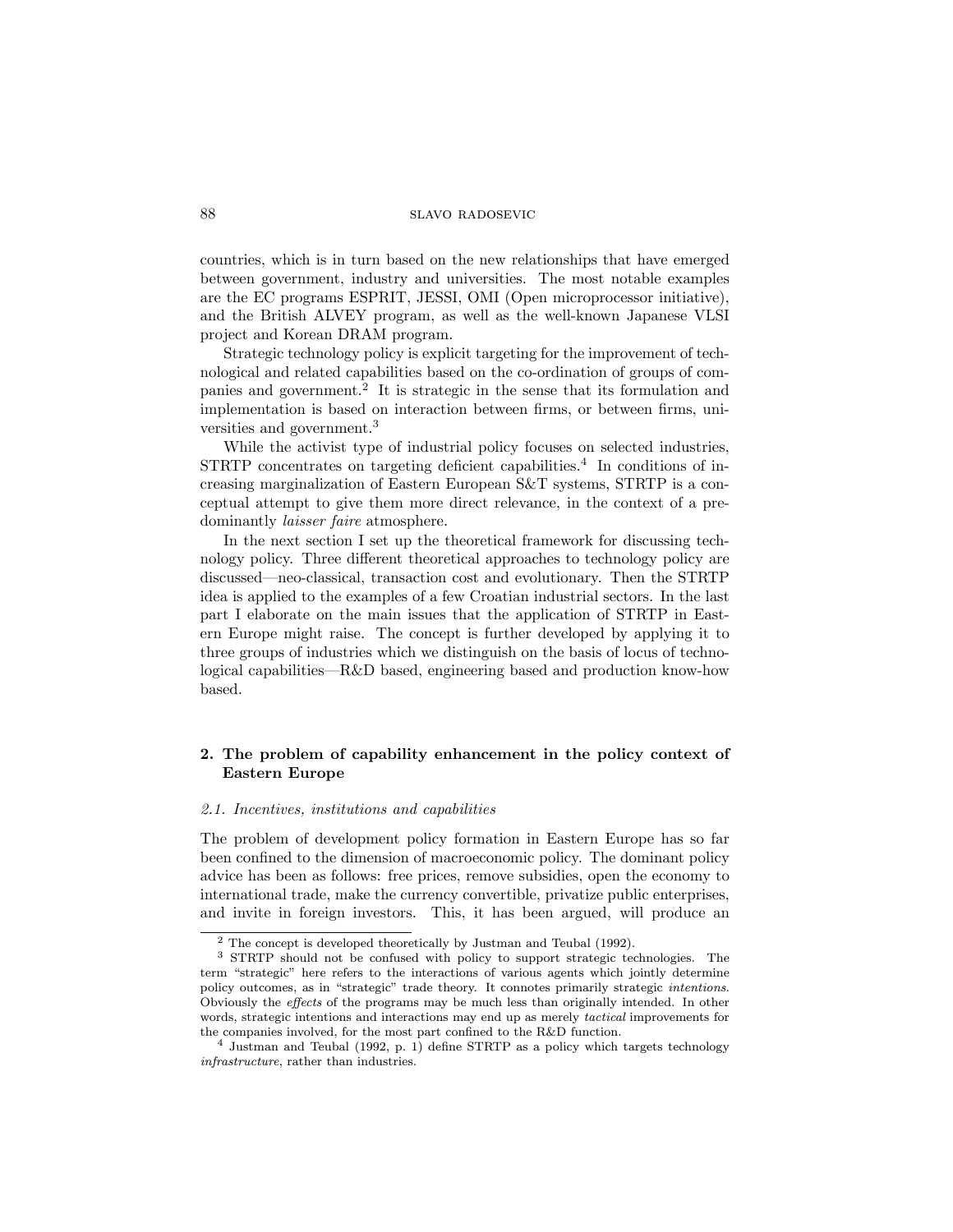intensive marketization process. And it cannot be denied that in practice an irreversible process of economic change, much shaped by these principles, has indeed been launched.

However, the process of marketization is unfolding at a much slower pace than originally expected, particularly as regards privatization. This has led to widespread re-examination of the theoretical basis of standard policy advice to Eastern Europe. It has become clear that the institutional requirements for the market economy have been seriously underestimated. More concretely, the state of institutional vacuum has deepened a crisis that would in any case have been extremely profound.

This neglect of the institutional basis of the market economy originates from the perception of that construct as a 'pure market economy', where there is no explicit place for active social and political actors. In practice, markets are not abstract spaces, but rather the product of society, and of institutional development processes. Recognition of the role of institutions has led us beyond the old slogan of "getting the prices right", to a new one of "getting (at least some) institutions right" [Winiecki (1992)], and also to an explicit recognition of the need for policy to offset "institution failure" [Sharp and Pavitt (1993)]. The institution-creating issues are now increasingly seen as critically relevant to the business of building market economies in this region.

However, from a technology perspective, a policy framework which comprises only incentives and institutions is insufficient—for it neglects the third dimension—the role of *capabilities*.<sup>5</sup> Enterprises may have certain capabilities which enable them to react faster to given incentives within a given institutional setting. It is these capabilities that ultimately determine what can be achieved. It is clear that, in the long run, economic growth is the result of the interplay between incentives and capabilities, moulded through institutions [OECD (1987)]. Let us now look at these elements in greater detail.

- 1) Incentives are shaped primarily by macroeconomic policy and derive from prices.
- 2) Capabilities are shaped primarily by educational, industrial and technology policy, and represent economic competencies which enable the identication, expansion and exploitation of the opportunity set.

<sup>5</sup> Even the recent literature on strategic management does not pay particular attention to capabilities. The so-called "competitive forces approach" in strategic management [Porter  $(1990)$ ], which is rooted in the "structure-conduct-performance" paradigm, presumes that capabilities  $per se$  do not pose a problem, since "the smart money will back the guys who are able to put pieces together" [Teece et al. (1990)]. Consequently, the argument continues, enterprises should worry only about how to get into good strategic position to defend themselves against competitive forces or to influence them in their favour. "The dynamic capabilities" approach developed by Teece, Pisano and Shuen (1990), in contrast, predicates that strategic change, which is value-augmenting, is difficult and costly to perform. The underlying argument is that capabilities must be built—they cannot be bought.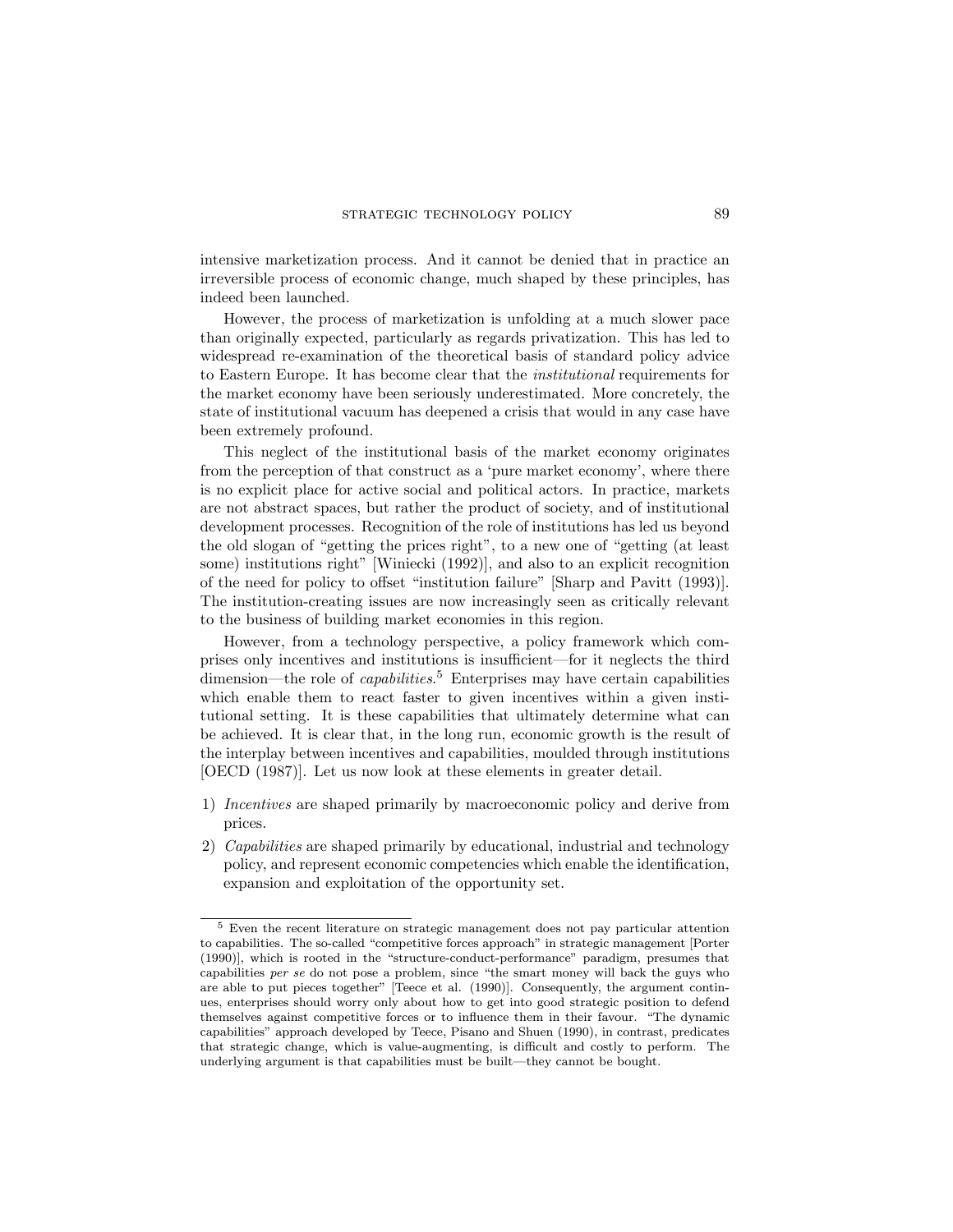3) Institutions are the end-products of institutional transformation and adaptation and shape or are shaped by the above two components (see Figure 1).<sup>6</sup>



FIGURE 1 The elements of transition policy

It is clear that without strong incentives, i.e. a set of competitive prices, capabilities cannot be used and upgraded. It is equally true that without capabilities incentives cannot operate. Institutions, in turn, set the rules of the game and modify incentives and capabilities. In short, there is mutual dependence of institutional conditions (order policy) and macro economic policies and micro economic policies/reactions (process policy). All three components are essential ingredients of a "virtuous circle" in which processes of learning are reinforced by a stable macro economy and a congenial institutional setting.

Reviewing the current standard policy advice package to Eastern Europe in the context of this \incentives, capabilities, institutions" framework, we may conclude that in the sequence of policy options a stable macro economy and a corresponding institutional basis are necessary first steps. However, they do not, by themselves, rebuild the real economy. In practice, the process of marketization and institutional development will be constrained by the extent to which capabilities are upgraded. The effect of any set of market incentives on enterprises will remain limited, as long as the latter remain unable to respond

 $6$  These categories are primarily analytical. In practice it is very difficult to separate them. For example price systems, especially prices of labour and capital, are institutionally embedded, and cannot be readily changed without changing the institutions. Equally, it is difficult to separate institutions from technologies. See Sorge (1993).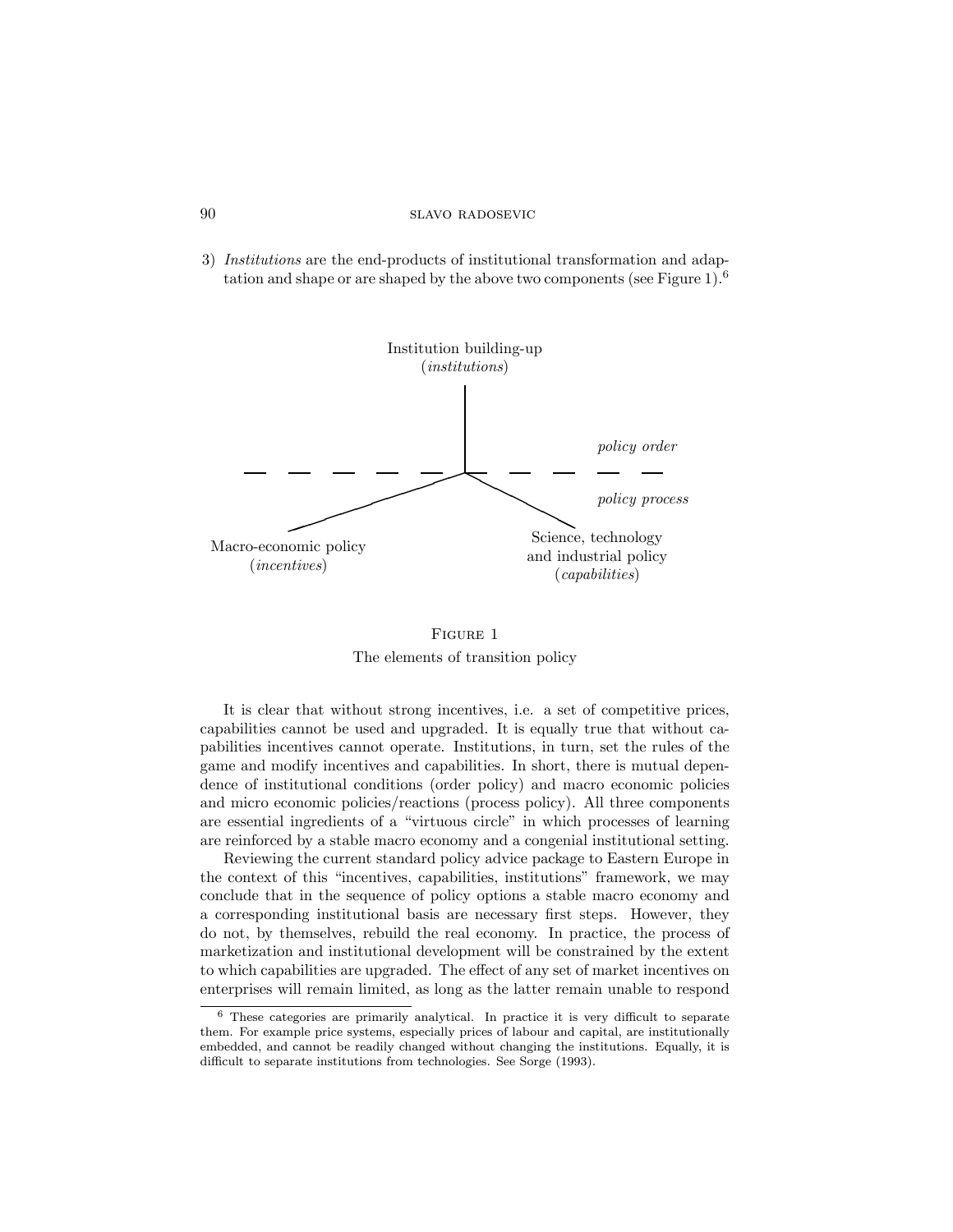## strategic technology policy 91

to them in an efficient way. Policies that enforce processes of restructuring on a micro level, and which address problems of firms' capabilities, are as important as macro policy. This makes technology and industrial policy an indispensable input into the transition process.<sup>7</sup>

#### 2.2. Science policy, industrial policy and (strategic) technology policy

In the last sub-section I defined technology policy as being focused on the dimension of capabilities. However, science policy and industrial policy also target this area.

Science policy deals with the science base, therefore not necessarily with production and technological capabilities. It is, however, crucial in its impact on the science system. The overmanned and inefficient science system in Eastern European countries badly needs a new science policy. The enforced downscaling of R&D systems in these countries exerts strong pressure for radical transformation. It is, nevertheless, primarily in firms and sectors that the problem of weak capabilities in the economies in transition is located. To the extent that the science base is decisive in upgrading production and technological capabilities, however, it plays an important role. The role of the science base varies greatly between sectors, and there are clear limits to the extent to which science policy can, by itself, be relied upon as a mechanism for the technological regeneration of Eastern Europe.<sup>8</sup>

Industrial policy is a very loose term, covering a wide set of activities oriented towards specific industries and firms. During the seventies, industrial policy was focused on alleviating the consequences of structural change by assisting the process of demise of sunset industries, primarily in Western Europe [Cowling and Thomas (1990)]. Its very specic, activist application in East Asian countries has certainly contributed to structural change in these countries. It is very unlikely, however, that it could be applied in Eastern Europe in this activist form. It could be applied as *neutral* industrial policy.<sup>9</sup>

Neutral industrial policy is relevant to Eastern Europe in that it tries to synthesise two approaches to growth—the modified structuralist (import substitution, massive protection, intervention on a micro level), and the neo-classical or liberal (export orientation, foreign trade liberalisation, "hands-off" approach). The neutral industrial policy approach admits that structural change is central to the growth process, and also that an export-oriented and liberal approach

<sup>7</sup> Technology and industrial policy are here understood, not as normative policies, but as sets of activities, under various institutional labels, which focus on improving firm-level capabilities.

<sup>&</sup>lt;sup>8</sup> I am not talking about *innovation* policy here. I see that as a comprehensive notion that tries to capture the importance of "non-technology" policies (trade, education, competition, etc. policies) for technological development. This comprehensiveness is both the main strength and the main weakness of the concept of innovation policy. It seems difficult to  $o$  perationalize, and I see its value primarily as a kind of "awareness raising" concept.

 $9$  The concept of 'neutral' industrial policy is elaborated in Justman and Teubal (1988).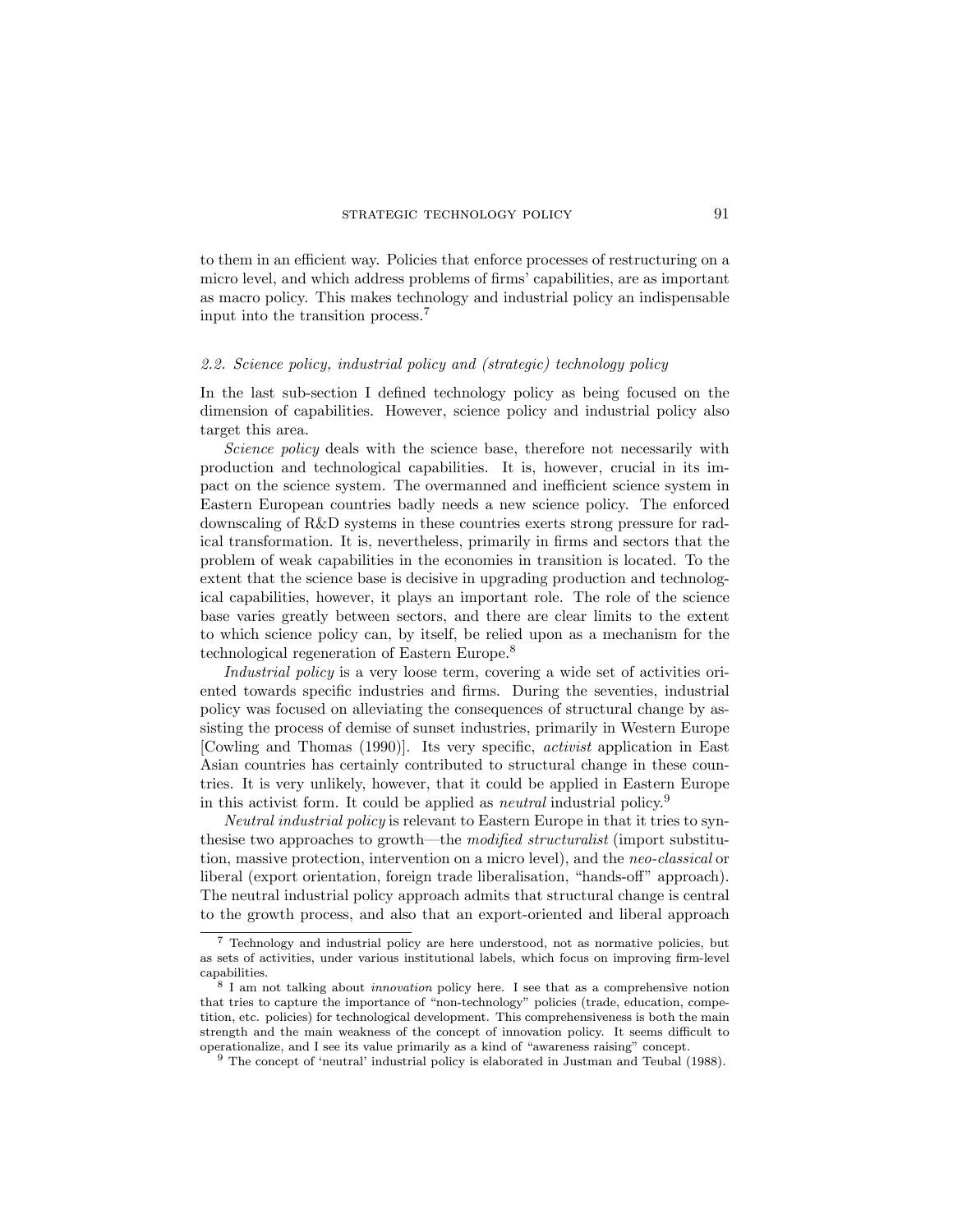# 92 slavo radosevic

necessarily limits the role of government in correcting the operation of market forces and promoting structural change. This implies correction, support and stimulation, rather than substitution of market forces. The neutral approach argues that government should support the improvement of quality of key inputs—education and training, telecommunications infrastructure, in addition to offering technical assistance, access to cheap capital, etc. However, these should not be differentiated by sectors—that is the force of the " $neutrial"$ —but only by activities (capabilities). Subsidies are offered for any project proposed by enterprises that satisfy minimal conditions. This ensures that relative protabilities of enterprises are not changed. At this point, however, it becomes increasingly difficult to separate industrial from *technology* policy.

Strategic technology policy differs from the conventional notion of technology policy in its shift of emphasis from infrastructure and science to firms. The more conventional approach may be termed *general technology policy*.<sup>10</sup> It is general in the sense that it is not addressed to specific groups or sectors, and it offers or supports freely available information (e.g. general infrastructure). It usually encompasses the building-up of the general education and science infrastructure, and neutral instruments like R&D tax credits, grants for innovation, pre-competitive R&D and innovation infrastructure which are applied irrespective of sectors.<sup>11</sup> STRTP, by contrast, addresses the capabilities of enterprises explicitly, and supports the creation of knowledge that is very localized or semi-proprietary.

Whereas general technology policy is not very much concerned with enterprise behaviour, because it is "firm neutral", STRTP is based explicitly on the reactions of enterprises, and on strategic interactions of firms and governments. The firm is not seen as an isolated entity, but as an organism that feeds itself by interacting with its surrounding environment. STRTP assumes that the behaviour of an individual company is part of a pattern of collective behaviour that can be induced or co-ordinated, even though the company retains full independence. Strategic response on the part of companies is the very essence of the strategic technology policy concept.

The instruments of general technology policy provide a workable solution in a stable macroeconomic situation, where the dominant problems are of a purely tactical or evolutionary character. In Eastern Europe, by contrast, R&D tax credits, for example, will not re-orient companies strategically, however extensively they are applied. Financial incentives for R&D and innovation do not meet the need for co-ordination and strategic negotiation. In Eastern Europe today, uncertainties and risks are too big to be resolved by generalized, tactical policy instruments.

<sup>10</sup> A similar distinction is used by Dosi; see UNCTAD (1993).

 $11$  This neutrality is in practice very conditional. Usually such measures favour big firms which are able to bear the high governance (transaction) costs of participating in such programs.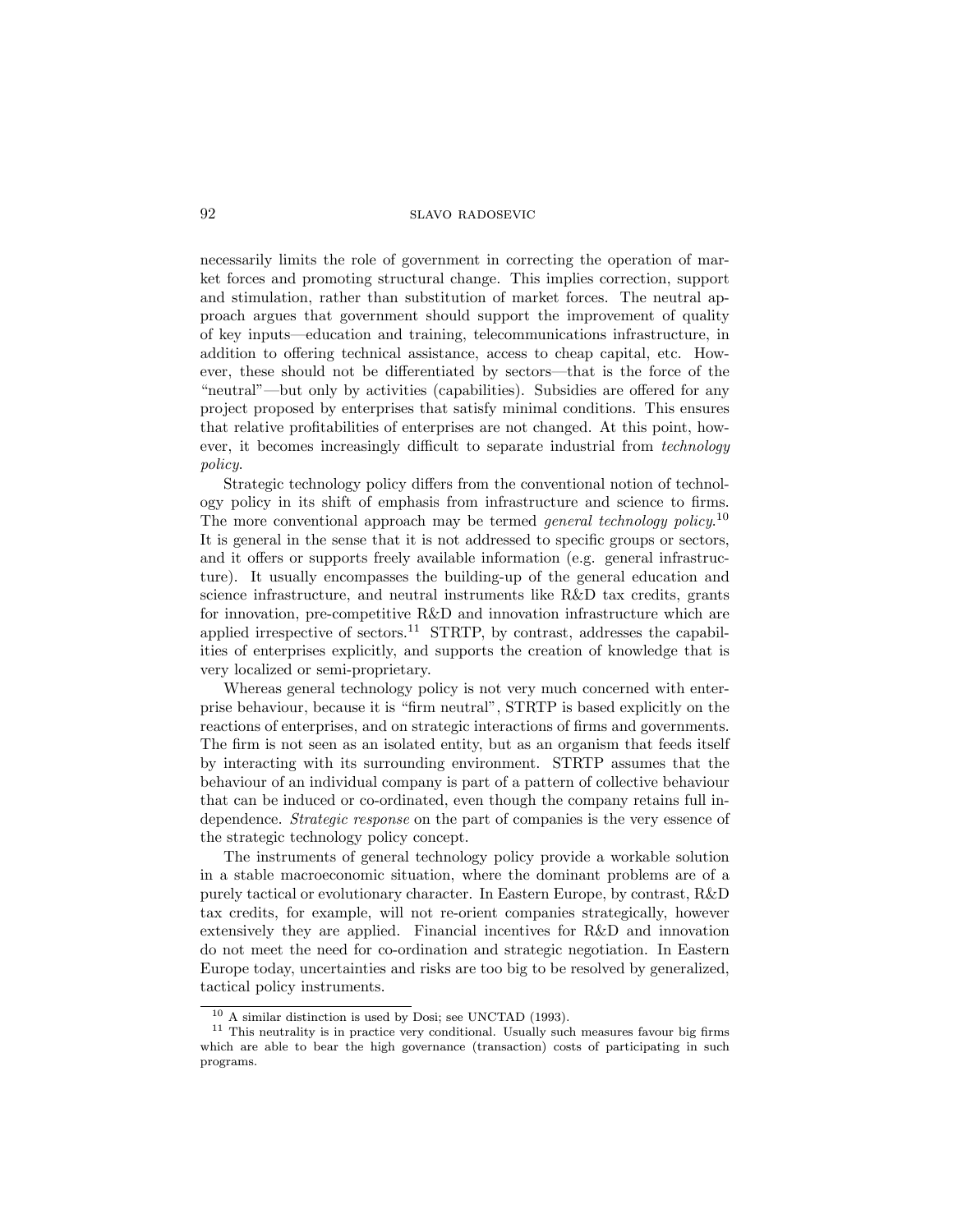The importance of STRTP stems from the observation, supported by the recent empirical work, that competitive advantages of countries arise not only from general factors (education, science), but also from specific factors (sectorspecific, specialized knowledge) [Porter (1990)]. These cannot be addressed by activities focused on general infrastructure and general instruments.

# 2.3. Market failure, strategic uncertainty and interdependence as theoretical justifications for technology policy

The proposition that policies addressing problems of firms' capabilities be given the same weight as macro economic policy and institutional development for macro economic policy will meet with very little opposition. Where disagreement will appear is in regard to the type and the extent of such policies. I shall briefly present three theoretical perspectives that may serve as justification for very specic policy practice in Eastern Europe. These perspectives are based on the neo-classical, transaction cost and evolutionary frameworks.

### 2.3.1. The neo-classical justification for technology policy

Based as it is on the Pareto optimality criterion of welfare maximization, this framework recognises the inability of perfect markets efficiently to allocate resources with public goods components, *i.e.* where there are significant external economies.<sup>12</sup> In such cases "market failure" occurs because economic agents cannot appropriate all the benefits from investment in these "goods"—which leads to under-investment [Nelson (1959); Arrow (1962)]. In cases where the market mechanism is not the best allocator of resources, neo-classical theory accepts that intervention, in the form of subsidies and tax relief, is legitimate. As information is also a commodity with public good characteristics, this must apply to S&T as well.

Applying the \market failure" argument to Eastern Europe would limit the scope of policy to support for those activities that can be considered public goods, i.e. basic research, the S&T infrastructure, education etc.

 $12$  Bator's (1958) classic analysis of the problem shows that "market failure" is an endemic and pervasive phenomenon, not confined to the public goods component. He defines an externality in terms of "any situation where some Paretian costs and benefits remain external to decentralised cost revenue calculations in terms of prices." Using his analysis of market failure, we may argue that perfect markets may fail to recognise all the benefits and costs of technological change on account of three types of externalities. The first is caused by the character of information as a good with a public component (market failure by existence). Additional information consumption will not lead to a loss for other users, since marginal costs of use are zero. The second externality arises out of incomplete ownership over information on account of significant spillovers and the impossibility of full protection (failure by enforcement). The third cause of market failure stems from indivisibilities of technical information and knowledge (failure by structure). Since, however, these arguments pose more questions than they provide answers from the neo-classical perspective, we will confine ourselves to the "orthodox" understanding of the neo-classical perception of "market failure".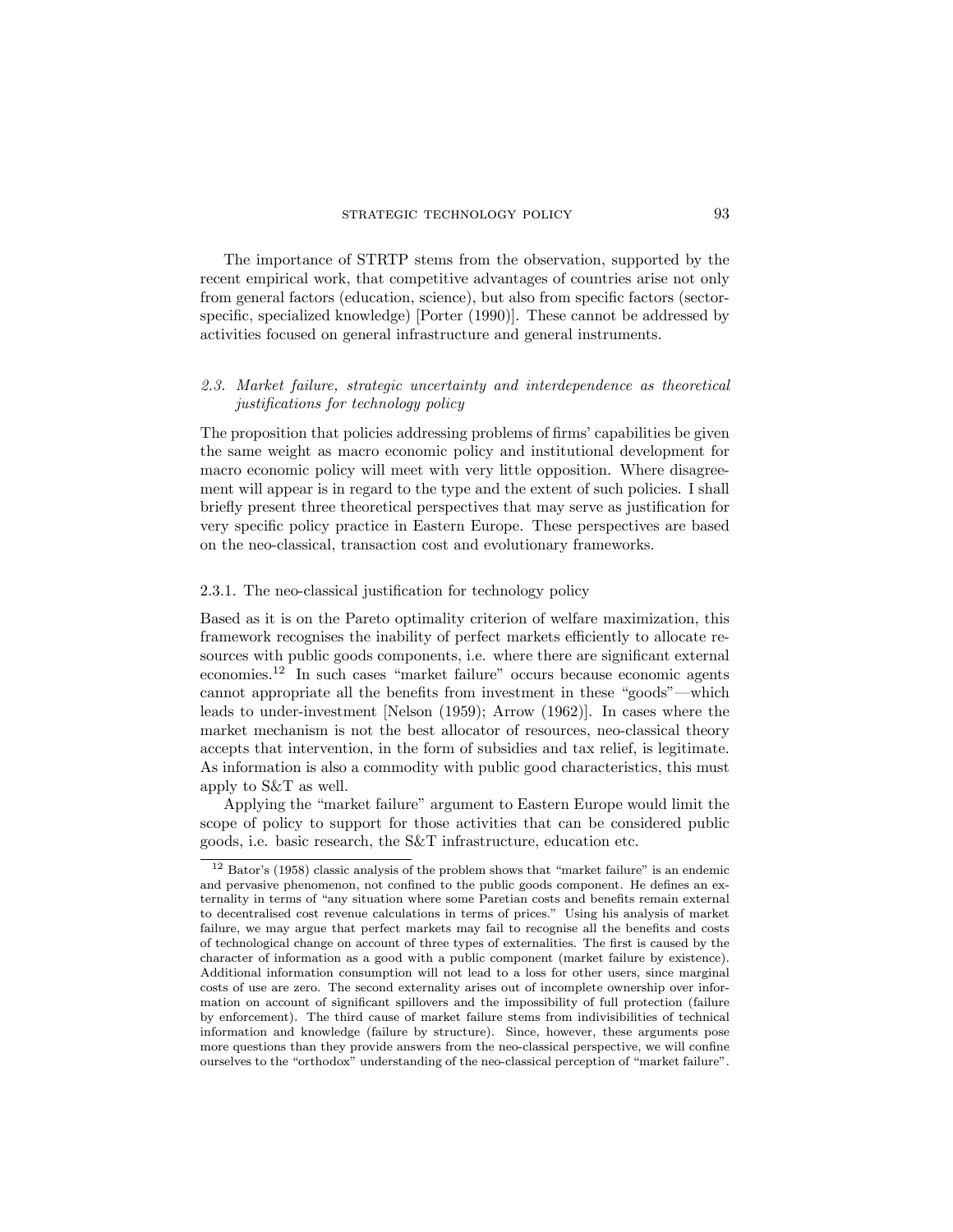#### 2.3.2. The transaction costs justification for technology policy

The transaction cost school perceived that a world in which the main problem is to satisfy Pareto welfare criteria is a world without transaction costs. Coase's theorem demonstrates that the argument for public intervention on grounds of market failure is logically inconsistent, in that it compares a world with zero transaction costs with a world with transaction costs [Demsetz (1969); Dahlman (1979)].<sup>13</sup>

Once we assume, realistically, a world with transaction costs, then the liability assignments and ownership rights start to have effects on the allocation of resources. In a transaction costs world the very idea that there is a norm against which potential intervention can be judged loses ground.

In that context, the privateness or publicness of a given activity ceases to be an inherent characteristic. Since appropriability of innovations is dependent on the system of property rights, the proper areas for technology policy will to a great extent depend on the way regulations that enforce appropriability are structured. For example, if patent legislation is rather weak, there is no point in just taking general measures to stimulate innovation. On the other hand, if patent law is too restrictive, diffusion might be seriously hampered.

The transaction cost view provides justication for government action that cuts down costs of interaction between firms. Any kind of strategic coordination that reduces uncertainty among agents, as well as any activity that reduces search and information costs, bargaining and decision costs and policing and enforcement costs, is legitimate.

Co-operative R&D programs, private provision of public programs like venture capital schemes, consultancies and so on, can be justied on the basis of potential transaction costs reductions. The transactions cost approach thus offers justification for a wide range of public/private mechanisms in technology policy, in areas where the neo-classical perception of clearly defined "public goods" tends to lose its meaning.

The transaction cost approach sees the main problem of allocative efficiency as an informational problem. As institutions are in essence uncertaintyreducing structures, we may claim that this approach is focused on only two dimensions—incentives and institutions. The power of the approach lies in its recognition of the mutual dependence of incentives and institutions, and in the abandonment of the idea of "optimal" behaviour, on the grounds that the world is transaction-cost constrained. However, the approach says less about dynamic problems and the role of policy in promoting structural change. In fact the transaction cost theory may be best seen as a static framework, useful for analysis of short-term problems. At a certain level, when all the possibilities of increasing allocative efficiency through reduction of transaction costs or estab-

<sup>&</sup>lt;sup>13</sup> It is puzzling that the bulk of the literature on technology policy avoids any reference to transaction costs in analysis of the Arrow type of argument as a basis for policy.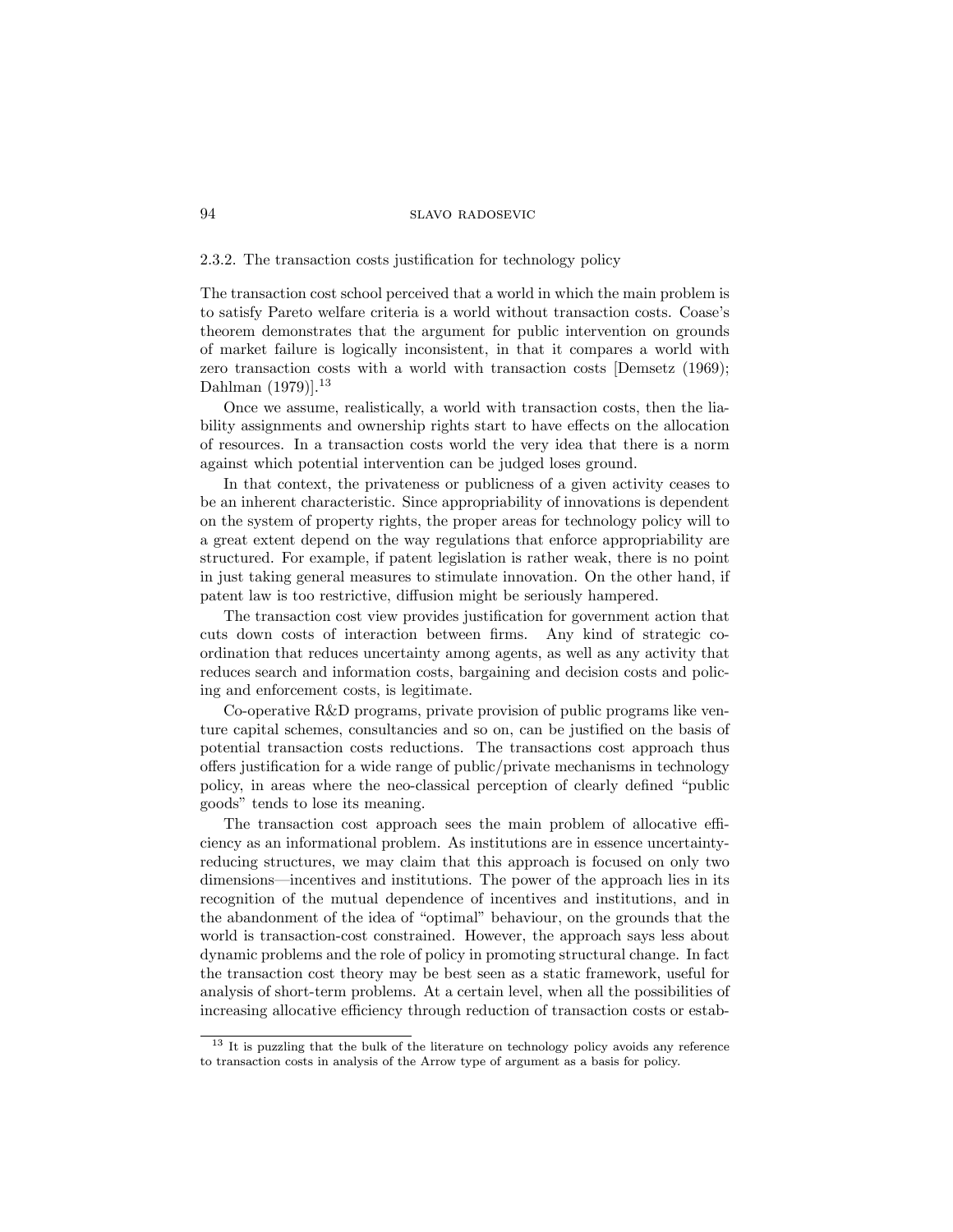lishment of appropriate organizational forms (markets, hierarchies, networks) are exhausted, this approach reaches its limits.<sup>14</sup>

#### 2.3.3. The evolutionary framework for technology policy

The evolutionary approach recognises potential interdependencies and complementarities and their dynamic effects when coupled with the appropriate incentives and organizational forms. However, the most important novelty of evolutionary theory is the idea that these interactive mechanisms, of which prices are only one, occur in a world where capabilities cannot be reduced to the possession of information, since knowledge is to a great extent tacit and local, and as such inseparable from the organizations from which it derives [Foray (1993)]. The emphasis is on dynamic and diffusion effects generated by the coupling of interdependencies and incentives. The implicit policy recommendation goes beyond strategic co-ordination to reduce uncertainties, as in the transaction costs approach, to encompass activities that strengthen complementarities and connectivity within the S&T system, and between it and the economy. In short, any policy that improves the economy's dynamic efficiency is legitimate in the mirror of evolutionary theory.

# 2.3.4. Neo-classical, transaction cost and evolutionary approaches in comparative perspective

Coming back to our conceptual—"incentives, capabilities, institutions" $$ framework (Figure 1), we see that the neo-classical framework confines itself to incentives, that the transaction cost framework explicitly addresses both incentives and institutions, while the evolutionary framework encompasses feedbacks (positive and negative) between incentives, institutions and capabilities, as well as these categories in themselves. What do these differences mean in practical policy terms?

There are a priori cases which qualify for intervention from a market failure perspective, but not from a transaction cost point of view. These are the cases where the costs of intervention may exceed the potential welfare effects, even though from a market failure point of view the intervention is justied. By the same token, we may find cases where action is not justified from a market failure point of view, but where external and multiplicative effects are such that intervention is justied from a long-term, evolutionist, point of view.

Neo-classical and evolutionary views both recognise the role of externalities. However, for the former these are deviations from an attainable optimum (Pareto relevant externalities), while for the latter they are sources of potential

 $14$  Langlois (1992) offers a rare attempt to develop transaction costs theory as a dynamic concept. The dynamism comes from the notion of dynamic governance costs. These are the costs of transferring capability, or the costs of not having the capability you need when you need it. This approach clearly tends to fusion with the evolutionary approach.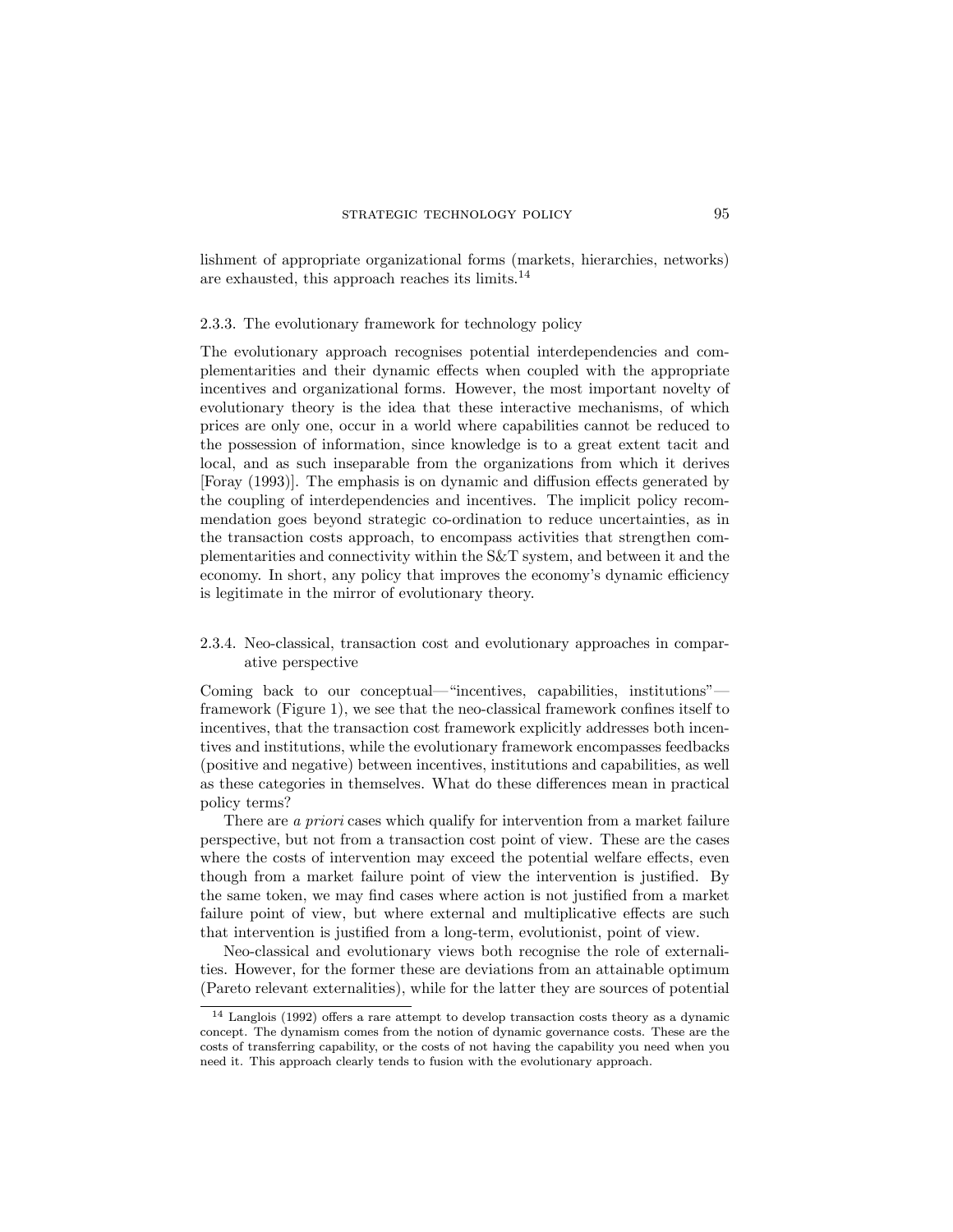dynamic growth. The transaction cost view, on the other hand, questions the very existence of externalities, in recognising only those externalities which cannot be internalized through alternative property arrangements, i.e. Pareto irrelevant externalities. A transaction costs approach would investigate whether those interested in the results of inventions could negotiate with inventors and compensate them for increased "production". The neo-classical view would take the current state of affairs as "normal", and seek to determine whether support for inventors could be justied on grounds of externalities. Support for S&T infrastructure would be evaluated from the neo-classical view on a cost/benefit basis, while the evolutionary view would seek to take into account the dynamic and multiplicative effects that such investment might have.

Whereas the "market failure" approach is only concerned with price distortions and with the financial interventions needed to correct these, the evolutionary is concerned with all aspects of structural blockage or strategic choice in industry. The focus of market failure based policy is on corrective taxes and subsidies, to the detriment of the potential co-ordinating role of the government or business associations. Co-ordination from the evolutionary viewpoint should be understood in a broader sense to encompass a wide range of informal mechanisms or associations which function as mechanisms of economic articulation [Robertson (1992)]. These mechanisms (consumer and producers' associations, enterprise-university associations, etc.) operate in some countries as developed networks, functioning in complementarity with the dynamics of market forces, negotiating over "market failures", and facilitating the working of complex economic mechanisms.<sup>15</sup> This co-ordinating role, i.e. the actual operation of mechanisms of economic articulation, can occur in very different institutional arrangements, and as "soft" or "hard" intervention. For that reason, the quality of policy is a constant concern of the transaction cost approach. While it is interested in these mechanisms from the allocation point of view, the evolutionary approach is interested in terms of their role in the process of knowledge accumulation.<sup>16</sup>

The policy practice of the OECD countries abounds in programs, grounded on different principles, but which may all be labelled as neo-Schumpeterian, and thus treated as applications of the evolutionary approach. Their implicit

<sup>&</sup>lt;sup>15</sup> The fact that the Japanese aluminium industry was, within three years, able to reduce its capacities by 50% cannot be explained either by the high quality of market incentives in relation to other countries or by strong government intervention, but only in terms of highly developed "mechanisms of economic articulation". The example of the German Social Market Economy shows how rich the network of decentralized links between business and government can be. Great Britain, by contrast, is centralized but \economically non-articulated" because it has weak mechanisms of economic articulation [Robertson (1992)].

 $16$  The difference between these two views can be interpreted in the following way. The transaction cost view offers a negative explanation of the existence of institutions, claiming that activities have to be integrated because they cannot be separated on account of high transaction (governance) costs. The evolutionary view gives a positive explanation of the existence of institutions, claiming that activities have to be integrated because of synergies between them which lead to the improvement of competences [Foray (1993)].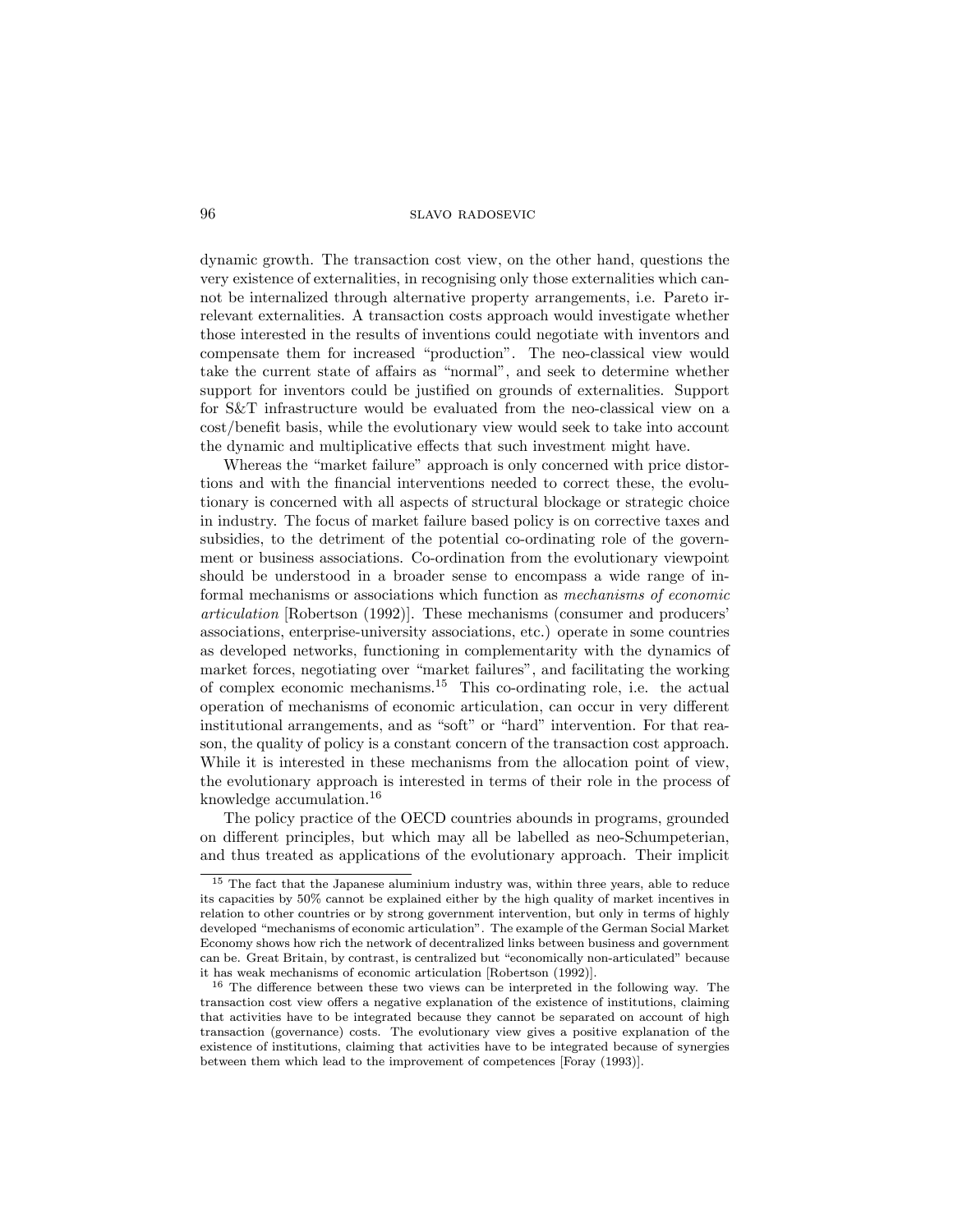basis is the perception that the complexities of competitive situations cannot be reduced to textbook situations where divergences between private and social protabilities can be discerned easily, and appropriate levels of temporary intervention determined. This perception must be at least as appropriate for Eastern Europe. However strong the incentives are, if they do not address key deficiencies they will fail to effect changes. Remember that in a neo-classical world the problem of capabilities does not exist. Any price change instantly ensures the appropriate supply of capabilities. In conditions of actual transition, gradual adjustment of incentives to firms' capabilities, i.e. processes of adjustment on a micro level, are essential. The experience of East European countries, where some enterprises have been and are still exposed to "big bang" shocks (Poland) while others have undergone a more gradual process of marketization (Hungary), clearly conrms this. When the shock is too big, threatening the very survival of the firm in its existing form, it effectively hinders adjustment [see Estrin et al. (1993)].

# 2.4. Neo-classical, transactional and evolutionary approaches to technology policy in the context of Eastern Europe

In this part I will try to flesh out the practical policy implications of these different theoretical frameworks for East European technology policies:

#### 2.4.1. The neo-classical view

The essence of this view lies in the principle that changes in relative prices should be *marginal*, so that they can perform their allocative function, and the belief that where the price system in general is heavily distorted, individual prices cannot allocate resources efficiently. Therefore a rational cost/benefit approach to estimating the (in)appropriateness of intervention in any given case is infeasible. In practice the various alternative policy instruments have to be ranked according to the criteria (subjective) of the intensity of distortions of relative prices that they produce (hierarchical approach) [Corden (1974)].

It is clearly of immense importance to establish allocative price efficiency in Eastern Europe. The region presents an extreme example of the misguided use of the price structure as a means of achieving national goals, such as is observed in many developing countries. [Cody et al. (1990)]. In that context the neoclassical view delivers a salutary warning on the welfare effects of excessive intervention.

However, in addition to their *allocative* function, prices also fulfil the function of adaptation mechanisms, i.e. conveyors of structural change. If countries and enterprises had always been constrained by the principles of static allocative efficiency, they would never have managed to exploit dynamic competitive advantages. So, a certain degree of distortion seems indispensable for promoting structural change. Certainly, empirical research suggests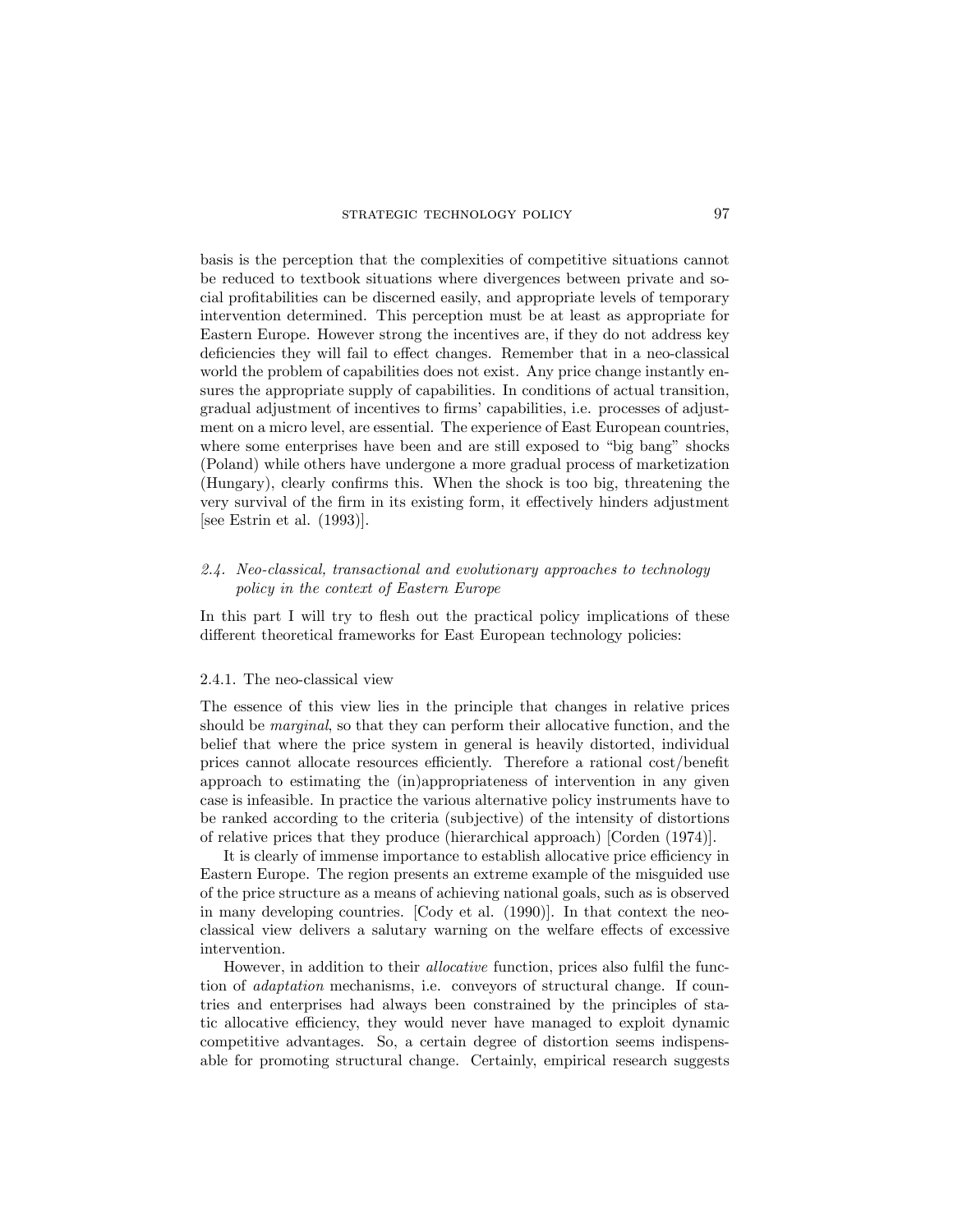# 98 slavo radosevic

that policy-induced distortions should be held at a minimal level [Dornbusch (1990)]. However, in the light of the degree of environmental degradation in Eastern Europe, for example, it is difficult to see how environmental concerns could be reconciled with the objective of minimal price distortions.

#### 2.4.2. Transaction cost approach

The transaction cost perspective is very revealing in any East European policyformation context today. In conditions of radical or "structural" uncertainties, transaction costs probably reach their extreme values. In that kind of situation, old style "co-ordination" and  $S\&T$  policy, emanating only from the public authorities, does not work. Any successful new policy must rely for its implementation on private actors and on their entrepreneurial abilities. However, pure supply side programs that "deliver" needed services to users are too expensive in relation to current nancial possibilities. Eastern Europe today needs very innovative, low-budget programs in technology policy, programs that will involve a large number of actors. The \private production of public goods" approach should be a high priority for policy-makers.<sup>17</sup>

The transaction cost theory argues that there are no areas that are predestined, a priori, for either public or private action. That proposition can be interpreted as positing that there is no public program which cannot be implemented by private agents.<sup>18</sup> Alternatively, schemes could be based on public/private co-operation. This is an extremely important point on account of the low administrative capability in Eastern Europe to implement public policy|in the S&T area or any other area. Here is a policy area, and a part of the world, where governance costs could be extraordinarily high.

#### 2.4.3. The evolutionary view

This approach focuses on activities that increase dynamic externalities and interdependencies, complementarities and connectivity within the technoeconomic system. The emphasis is much more on diffusion, and on increasing competencies in key sectors and technologies. The implication is that policy should be concerned not only with nancial (neo-classical) and institutional (transactionist) efficiency, but equally with the quality of the relationships between different S&T activities, viewed as an integral process.

The evolutionary/neo-Schumpeterian approach to S&T policy assumes that changes in relative prices (either "natural" or policy-created) do not automatically lead to changes in enterprise behaviour.<sup>19</sup> While in a neo-classical world

<sup>&</sup>lt;sup>17</sup> A very stimulating paper which develops this approach is Demsetz (1970).

<sup>18</sup> See Coase (1974) for a revealing account of this kind of problem.

<sup>19</sup> For a wider discussion of this approach and its application in the case of Brazil, see Schmitz and Cassiolato (1992).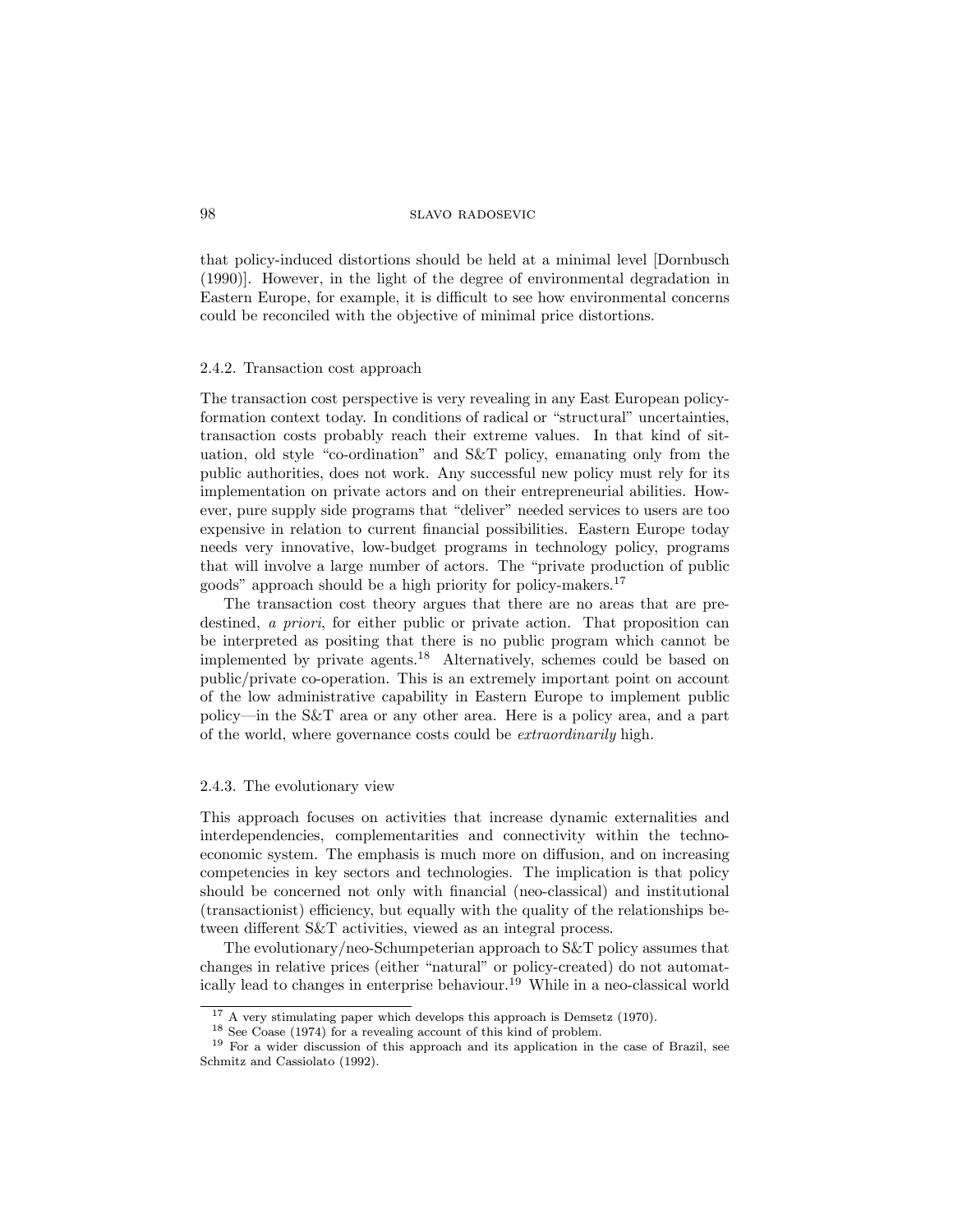every divergence between desired and actual is solved through prices, in a neo-Schumpeterian world such divergence is seen as a complex phenomenon whose essence lies in deficient capability. In the conditions of high uncertainty and mutually exclusive alternative paths of growth which prevail today in Eastern Europe, pure market solutions will fail because purely price-based incentives will be insufficient.  $\!\!^{20}$ 

Neo-classical theorising assumes the automatism of learning, whatever the problem. The neo-Schumpeterian view posits that learning is specic, whether in relation to organizational, technological, financial or marketing spheres. The essence of restructuring problems may lie less in the nancial and production spheres as such, than in the weaknesses of the external environment (lack of complementary markets, negative externalities) or in deficiencies of information and knowledge, in a high degree of uncertainty, etc. To achieve the firstbest solution, it is necessary to be completely familiar with the challenges and prospects of competitiveness of a given sector. These challenges and prospects are not standardized, and cannot be reduced to problems with specific inputs (factors) which can be solved by equilibrating prices through competition, or through temporary divergence of prices from equilibrium levels.

An important corollary of all this is that there is plenty of room for policy interventions that are not limited exclusively to financial incentives. Japan, for instance, reports the lowest level of financial transfers (subsidies, tax deductions) from the government to industry in the OECD, in the context of very sophisticated industrial policy [OECD (1987)]. The co-ordination and information functions of technology and industrial policy are often the most important. Again, the successful economies demonstrate the important role of informal mechanisms, and of very loose co-ordinating mechanisms, which function as policy instruments par excellence.

# 3. Sectoral restructuring and the need for strategic technology policy: The case of Croatia

Capabilities are located in firms, groups of firms (networks) and sectors. These are also the places where weaknesses in capabilities can be most easily identied

 $20$  This point is well argued by Justman and Teubal (1992, p. 3): "The distinction emerges most sharply when the economy is at a node of structural change and must choose from among a set of discrete, mutually exclusive, alternative paths for growth. In such circumstances market failure is endemic: not only is there no reason to assume that the market will choose the best path—or even identify the elements of infrastructure that are necessary for growth when they are needed  $\dots$  but market failure analysis alone *cannot identify a 'preferred' path* of growth. ... Even when the appropriate path for growth has been determined, getting on this path may take more than just the price based incentives—subsidies, tax credits—on which technology policy has mostly relied in the past. It may require co-ordination and co-operation among potential users of the new technological infrastructure in determining which elements are necessary and should be supported. And in some cases, co-ordination of supply and demand will be needed."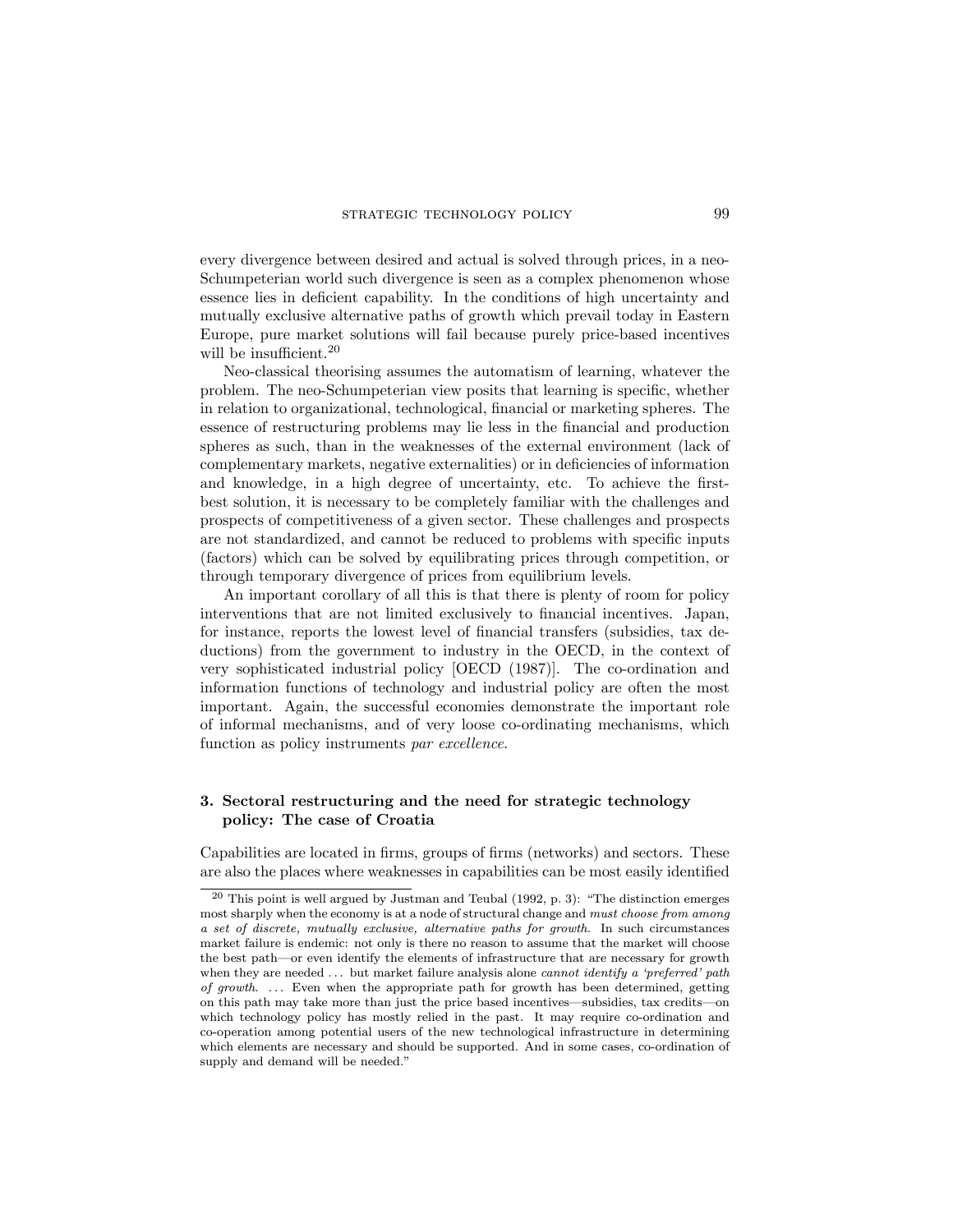and addressed. I will use material from three sectors of the Croatian economy to illustrate the kind of problems that require for their solution the application of strategic technology policy. I believe these case studies to be rather typical for Eastern Europe.

# 3.1. The textile and garments industry<sup>21</sup>

The textile and garments industry is the biggest Croatian exporter. It consists of 119 enterprises of very different sizes, which together account for  $16\%$  of all industrial employment. The 15 biggest enterprises contribute more than 50% of aggregate sales in the sector. The total annual value of exports is \$743 mn (1992), representing 18.5% of total Croatian exports, of which straightforward export of goods is worth just \$195 mn. The difference is exports through the so-called "loan", or "putting out" business, whereby the buyer supplies the producer with material inputs and specications [Hobday (1993)]. The domestic producer thus sells its work services. In conditions of chronic foreign currency shortage and low quality of domestic inputs, this method of doing business has become widespread in the textile and garments sector.

Over the last 40 years, the garments industry has been unprotected in the domestic market. In addition to that, it has never enjoyed preferential access to cheap credits. This has created a special incentive to export, simply in order to survive. Firms have entered into OEM (original equipment manufacturer) arrangements with foreign, mainly German, partners, under which Croatian goods have been sold under German brand names. This has enabled them to develop, over the last 30 years, a pattern of competitiveness that emulates some characteristics of export-led growth, albeit at a relatively slower pace [Hobday (1993)].

Croatian textiles and garments firms have learned to produce quality products based on the seller's specifications. From the mastery of simple production requirements, they moved gradually to more complex specications, and acquired the ability to meet tight deadlines. The best of them have developed design capabilities, and are developing marketing capabilities through search for an appropriate niche strategy.

The key factors of success here are:

- experience and good quality, developed through learning by exporting;
- a well-qualified technical work force with know-how acquired through learning by doing;
- long-term links with foreign buyers (trading houses).

 $21$  This and the following two sections are based on studies produced as part of the project: The Competitiveness of Croatia, led by the author. The study of the Croatian textile and garments industry is based on Knezevic (1993).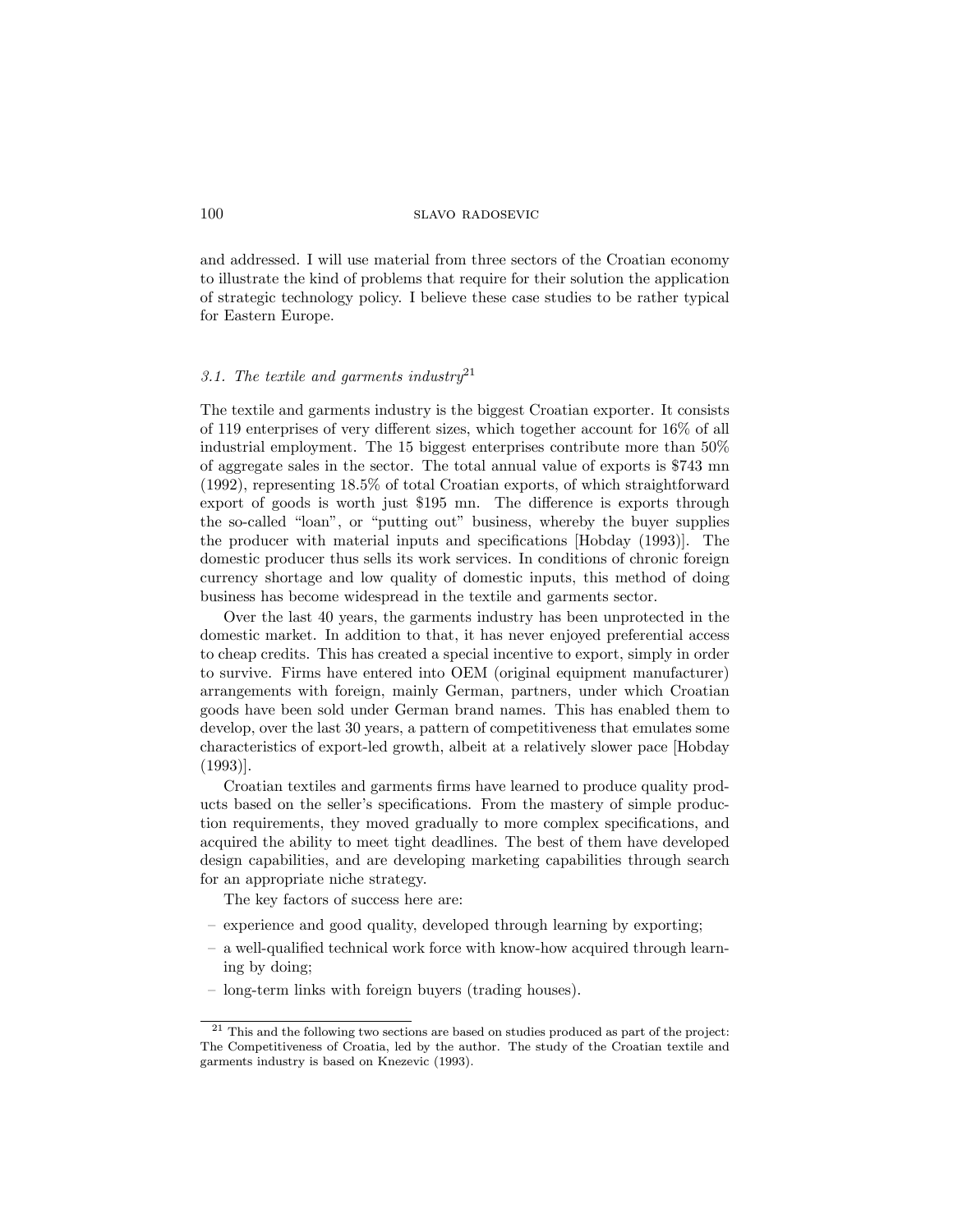## strategic technology policy 101

The enterprises display very heterogeneous degrees of vertical integration. Some are fully integrated with their own yarn production, while others purchase all inputs on the domestic market or through "loan" arrangements. The textile segment is made up of technically very varied elements: some plants are quite modern, while others have rather outdated equipment. The competitiveness of the textile segment is on average much below that of the garment segment, which represents a structural disadvantage weakening the overall export strength of the sector.

Further development of industry is dependent on:

- $-$  orientation to marketing and close relations with buyers;
- { capacity to satisfy requirements of small buyers;
- $=$  ability to meet delivery schedules;
- $=$  scope for prompt purchase of all required components.

Further development of the industry is likely to evolve from production towards design and marketing capabilities. To do this, however, the firms will have to overcome the following weaknesses:

- { poor utilization of materials;
- problems in the supply of tools;
- lack of specialized equipment;
- undeveloped marketing capabilities.

These weaknesses would be overcome more rapidly if there were a market for infrastructural services (marketing firms, quality services, technical information centres). The current reality is that enterprises operate in a poor environment as far as information and services are concerned, and cannot rely on external support. Their production capabilities have developed steadily over the years, and do not represent a major problem. However, the lack of complementary markets (quality control services, marketing companies, technical information services) hampers their further advance. Support for the development of complementary markets would strengthen what is still only a shallow textile and garment cluster [Porter (1990)]. Such support would enable them to move into higher-value-added segments, where non-price factors are dominant. This would further improve the state of the textile segment and deepen the cluster.

The process of evolution of the industry will continue, irrespective of policy actions. The fact remains that the enterprises involved have few mutual links, their industry association is weak, and they rely too much on individual efforts to improve marketing capabilities. There is already significant potential demand for the kind of infrastructural services that the Croatian textiles and garments sector needs, and for the co-ordination of production, financial and marketing activities. Here is an obvious case where support for development of a market for infrastructural services, and for improving enterprise co-ordination, is badly needed.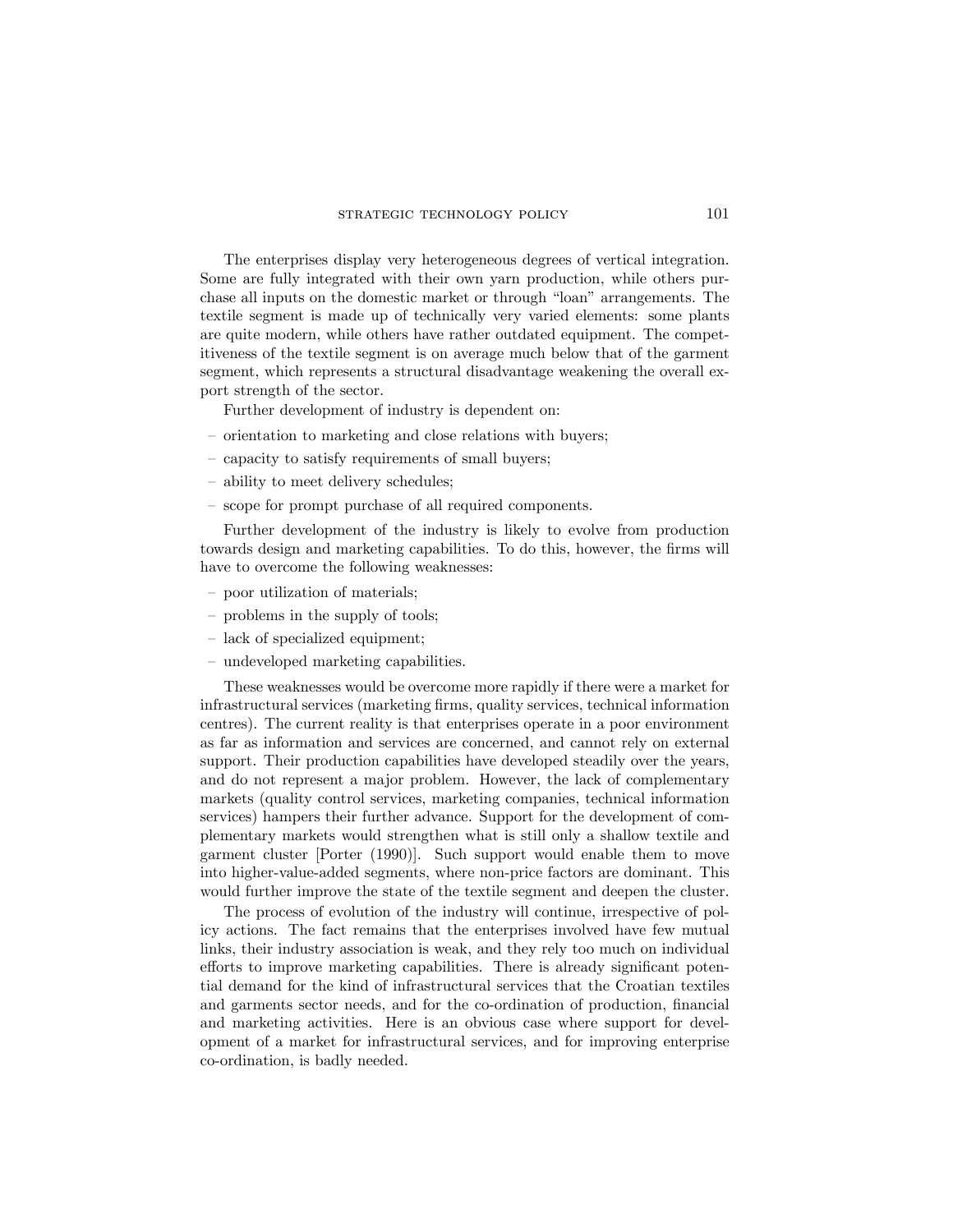# 3.2. Petrochemicals<sup>22</sup>

The Croatian petrochemical industry is a legacy of the Yugoslav import substitution strategy of the 1970s. Unlike the textiles and garments industry, which grew up as a result of comparative advantage, and of the subsequent generation of dynamic competitive advantages, the petrochemicals industry was created through a series of strategic decisions at the top level. It was the result of a desire for structural change and independence from imports of petrochemicals. The biggest investments were made after the Oil Shock  $(1976{-}82)$ , when world prices rendered such investments for a country dependent on oil imports very dubious. However, at the micro level the investments seemed rational because the structure of domestic relative prices was highly distorted by over-valued exchange rates, cheap foreign loans and the predominant import-substituting pattern of development. The debt crisis at the beginning of 1980s, followed as it was by a deep economic crisis which deprived the industry of the investments needed to complete the petrochemical chain, changed the situation dramatically. As exports were forced, in order to service Yugoslavia's foreign debt during the eighties, the full scale of the sector's problems began to emerge. Those problems were greatly exacerbated by signicant structural changes in the world petrochemicals industry itself.

Up until the Oil Crisis, the development of the petrochemicals industry was based on cheap raw materials. The following trends have reshaped the structure of the industry since then:

- a) increases in raw material prices have led to a change in the structure of xed and variable costs. From a ratio of 70:30 at the beginning of the 1970s this had gone to 30:70 by the beginning of the 1980s. As a result, the price of petrochemicals became much more dependent on the price of crude oil. Lack of long-term supply arrangements puts the Croatian sector into a particularly unfavourable position, by making it highly vulnerable to price swings and temporal patterns of purchasing;
- b) the development of new technologies have led to increasing efficiency in the use of raw materials, energy and equipment;
- c) global recession has had a particularly injurious effect on an industry which is heavily dependent on trends in GDP;
- d) the pressure for downstream integration coming from the oil-producing countries has posed a serious threat to the competitive prospects of countries like Croatia;
- e) ecological pressures have produced demands for restructuring towards ecologically benign products.

These trends have led most countries to restructure away from conventional/bulk commodity segments into specialized, value-added chemicals.<sup>23</sup>

<sup>22</sup> This section is based on Cimesa, Sekulic, and Antunac (1993).

 $23$  Thus for Dow Chemicals  $50\%$  of production and  $80\%$  of profits were coming from spe-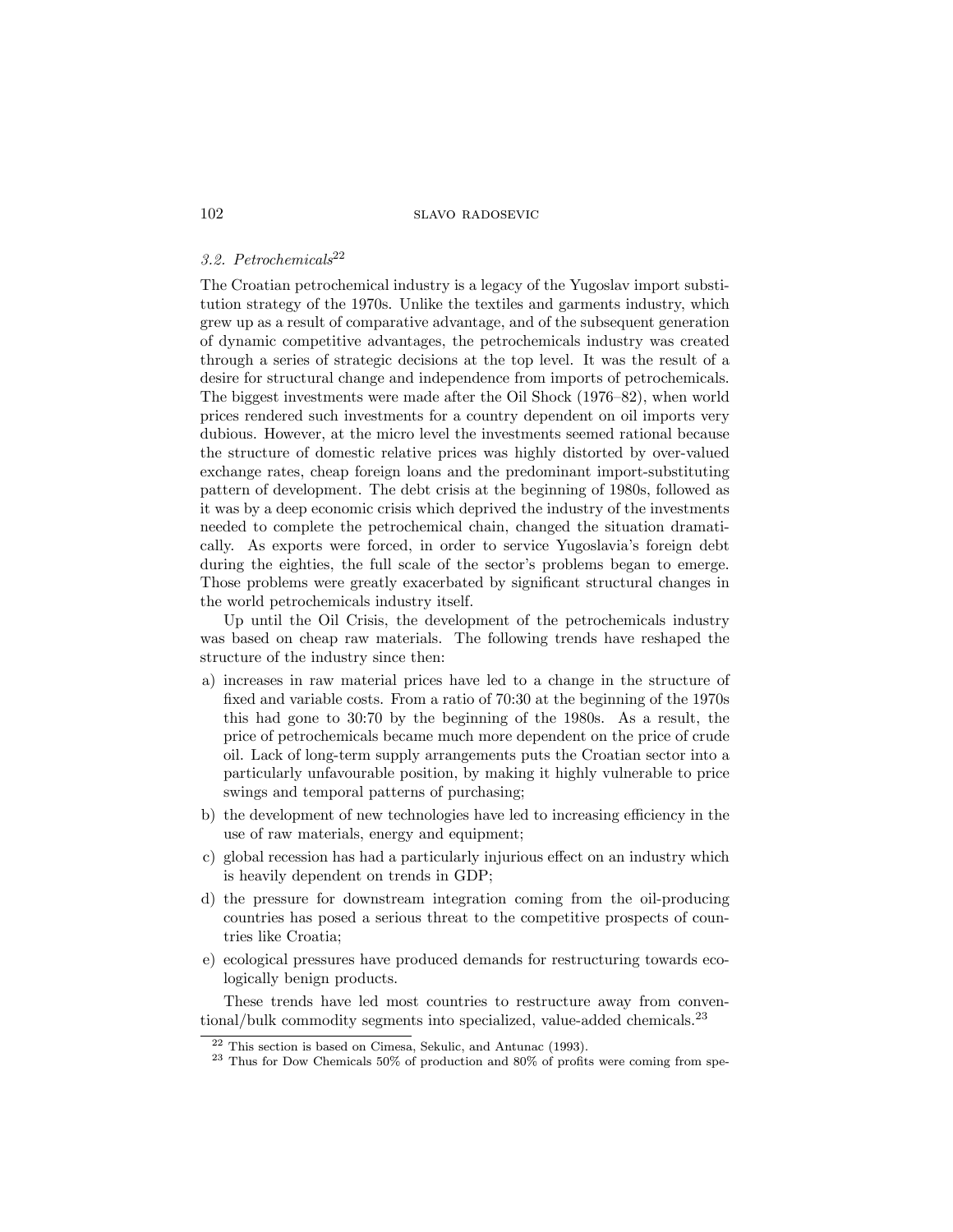The key factors of success in conventional petrochemicals are low production costs, low transport costs, efficient process technology and scale economies. In speciality chemicals the key factors of success are R&D, marketing and services. Current forecasts for conventional petrochemicals are rather gloomy, particularly for small players.

These trends have found the Croatian petrochemical industry weighed down by import substitution investment patterns, with the export structure 92.9% dominated by conventional petrochemical products like polyethylene, polystyrene and fertilisers. Current exports (1992) are mainly based on shortterm contracts  $(69\%)$ , long-term co-operation  $(4.7\%)$ , re-export  $(23.1\%)$  and " $\lvert \text{Oan} \rvert$ " export (2.1%). It should be emphasised that the price competitiveness of Croatian petrochemicals exports is at the level of other non-OECD countries.

On the domestic side, the sector's main problems are:

- { imbalances between production capacities and absorptive capacities on the domestic market side caused by the loss of the former Yugoslav market;
- technological obsolescence of equipment;
- { imbalances in the production chain, leading to re-export and re-import;
- at best partial security of supply;
- $\sim$  lack of finance for investment (modernization and restructuring).

The availability of a qualified labour force and the rapid rate of absorption of technical assistance during the build-up phase, led to dynamic efficiency gains in the early stages of development of conventional petrochemicals. Some confirmation of this can be found in the development of the export of technical services to some Arab countries. However, structural changes, sub-optimal capacities, reduction of the size of the domestic market, and lack of funds to completing the production chain, have all resulted in a subsequent loss of these dynamic efficiency gains. The only way that the problems of conventional petrochemicals can be resolved is through long-term supply arrangements, technical modernization and new investment to bring the production chain into balance. The amount of investment needed is around \$500 mn, which is way beyond the resources of the industry. Even if investment funds could be found, it remains uncertain whether they would be paid off through exports.

The industry has two parallel strategic options:

- { restructuring through a state-supported program, or through foreign privatization;
- { reorientation towards specialized chemicals, i.e. moving into higher valueadded segments.

It would be unreasonable to expect that the industry could make such a strategic choice by itself. The most market-friendly solution would be foreign privatization. However, it is very unlikely that a foreign partner would be

ciality chemicals by 1992.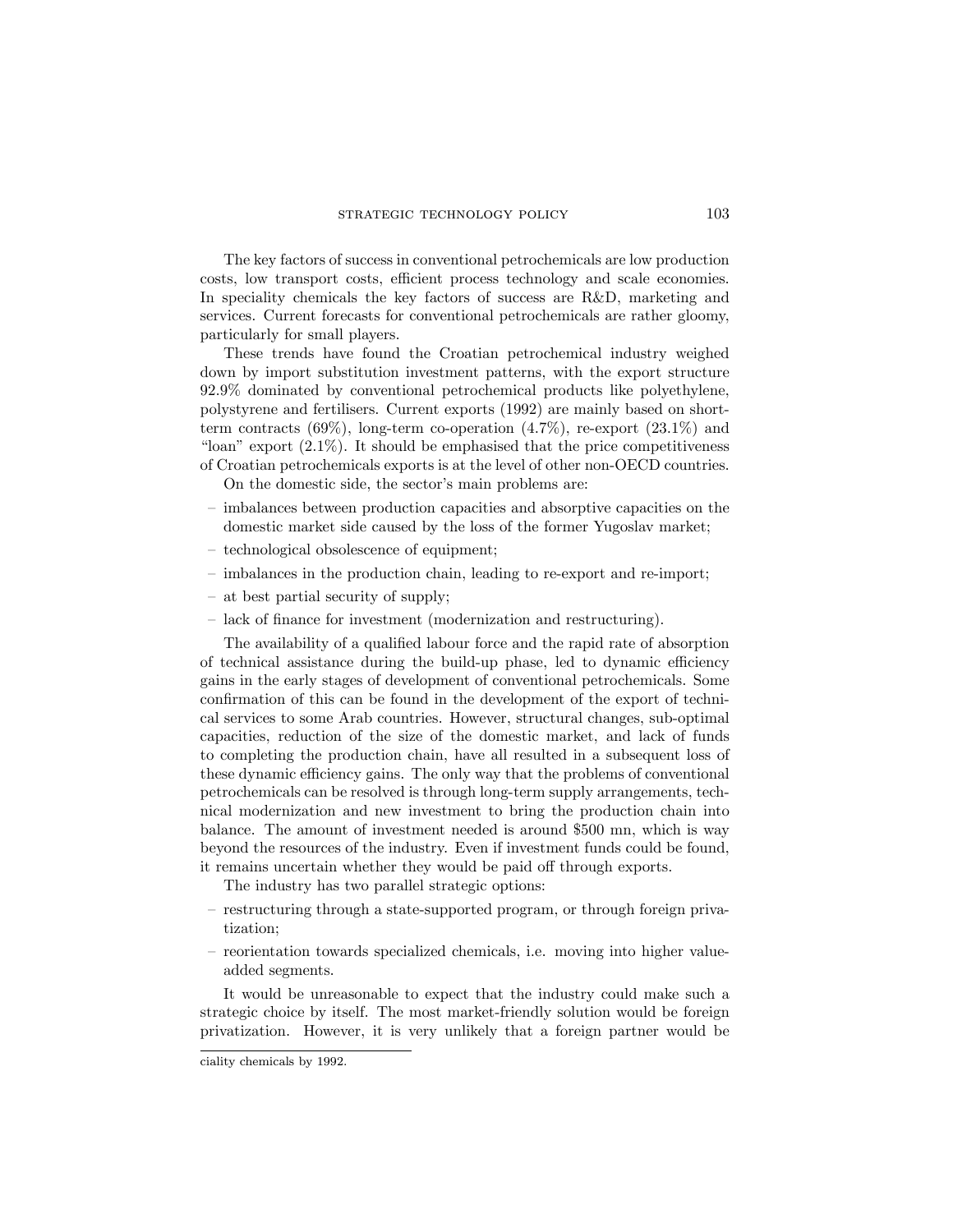willing to take over the whole sector. Domestic privatization can only have a marginal effect. A "hands off" policy on the part of government is also infeasible, as the sector is currently in public ownership and a monopolist, with a potentially high drainage effect on the budget.

On the other hand, bureaucratic involvement in strategic business decisions might increase costs, and lead to further failures. The final outcome will probably be the result of the interplay between the interests of potential foreign investors, government actions, and managers' ability to implement strategic changes.

The type of policy that might pay off in the context of such a high level of strategic uncertainty is conditional assistance. The government could provide funds for restructuring, or actively search for and negotiate foreign sources for the financing of restructuring. The conditional assistance would be temporary, and would be linked to the fulfilment of certain performance indicators (productivity, export, quality, etc.). The role of the government should be one of mild, rather than strong involvement. Final solutions of highly complex problems should be left to the industry's management. However, temporary and performance-conditioned nancial assistance has a role to play in exerting pressure, and inducing `stick and carrot' behaviour.

Assistance might also extend to facilitation of the shift towards speciality chemicals. But this would be a special kind of assistance. Its precise strategic direction could only be identified after a degree of progress in conventional petrochemicals restructuring had been made.

From the strategic technology policy perspective, it is important to bear in mind that the problems of Croatian petrochemicals sector are not solely problems of technological capability. The restructuring of low-value petrochemicals, the shift towards speciality chemicals, puts market considerations to the fore. Restructuring policy must link together technological and marketing and financial aspects of the problem.

# 3.3. Pharmaceuticals<sup>24</sup>

While the textile industry grew as a result of comparative advantage, and the petrochemicals industry as the outcome of an import-substitution strategy, the pharmaceutical industry has developed as a result of competitive advantage. It is one of the few R&D based sectors in Croatia. Its growth is the result of domestic demand and the available science base (university, independent research institutes), which were successfully coupled with the efforts of the biggest national pharmaceutical company. Relative technological isolation of the pharmaceutical sector from other sectors has facilitated successful interaction within this small cluster.

<sup>24</sup> This section is based on de Villa (1993).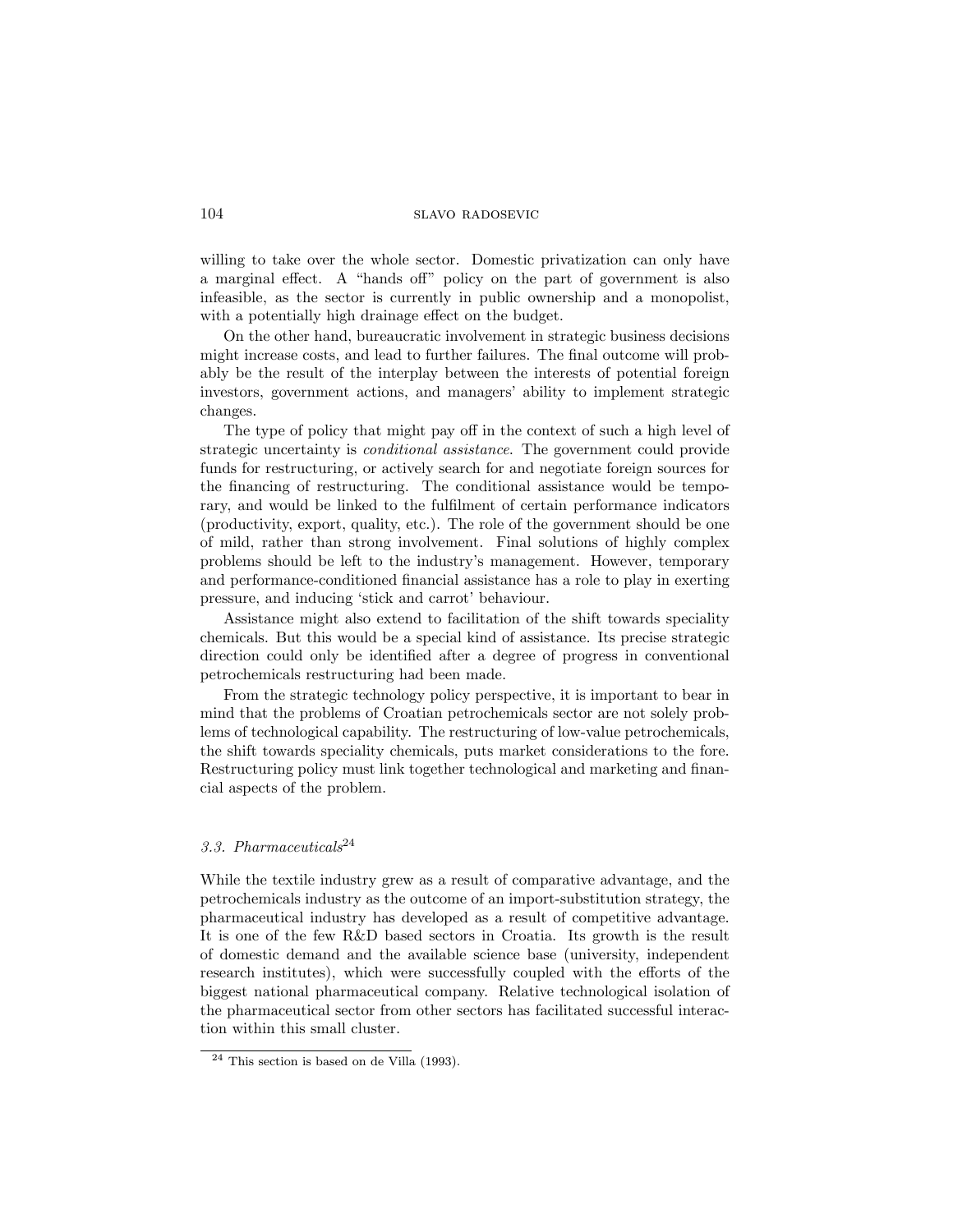On the basis of its developed "in house"  $R&D$  capability, the leading domestic pharmaceutical company, which makes 90% of Croatian output, succeeded in developing its first antibiotic, and licensing it to Pfizer. It also successfully produced a long chain of generics.

The annual sales of the Croatian pharmaceutical industry are \$250 mn (1991), of which 33.2% is exported. Of total exports of \$84 mn, bulk active elements make up  $$44 \text{ mn} (93\% \text{ of production})$  and final products  $$37.4 \text{ mn}$ (19%). The domestic market is small, and is divided between two domestic  $(38\% \text{ and } 15\%)$ , two Slovenian  $(23\% \text{ and } 19\%)$  and one German  $(5\%)$  company.

The Croatian pharmaceutical industry produces around 40 pharmaceutical raw materials, azitromycin and vitamin C being the most important. It does not produce "over the counter drugs"  $(OTC)$  but rather generics. These are exported to less demanding markets, primarily East European. Bulk pharmaceuticals are exported to the West. The key factors for success in the industry are: knowledge, experience and tradition, and human resources.

The domestic production program of the Croatian pharmaceuticals industry has diversied as the result of import substitution demands from the national health authorities. Most of the products are made under licensing agreements, with corresponding restrictions on export sales. Following the opening up of the former Soviet markets, the industry has experienced great difficulties in exporting its licensed products.

The complete breakdown of the old market structure occurred during the on-going process of polarization of the world pharmaceutical industry, involving consolidation and mergers of big companies, accompanied by the growth of market niches filled by specialized small companies. With big firms diversifying, and small firms specializing, producing so-called "orphan drugs", medium-sized companies (like Croatia's leading company) are in danger of being squeezed by the high-profile companies.

The bargaining power of the industry in international markets is small. The entry barriers in OTC products are insurmountable, on account of high  $R&D$  and marketing costs. The current strategic thrusts—OEM export of raw materials to Western markets and export of generics to Eastern, on top of the increasing import substitution demands of the domestic market—have limited dynamic effects. The industry has the choice of either becoming a subsidiary of one of the big pharmaceutical companies, or transforming itself into a small niche producer. These strategic decisions should not in any way be influenced by policy-makers outside the industry. However, it is crucial that the industry receive indirect support in whatever strategic decision it takes. In the case of the pharmaceutical industry, the best support would be support for R&D. Technology policy would strengthen links between industry and universities. It would also give support to the internationalization of  $R\&D$  efforts through fostering co-operation in international projects. The precise forms of R&D cooperation should be negotiated between companies, universities, independent institutes and the Ministry of S&T.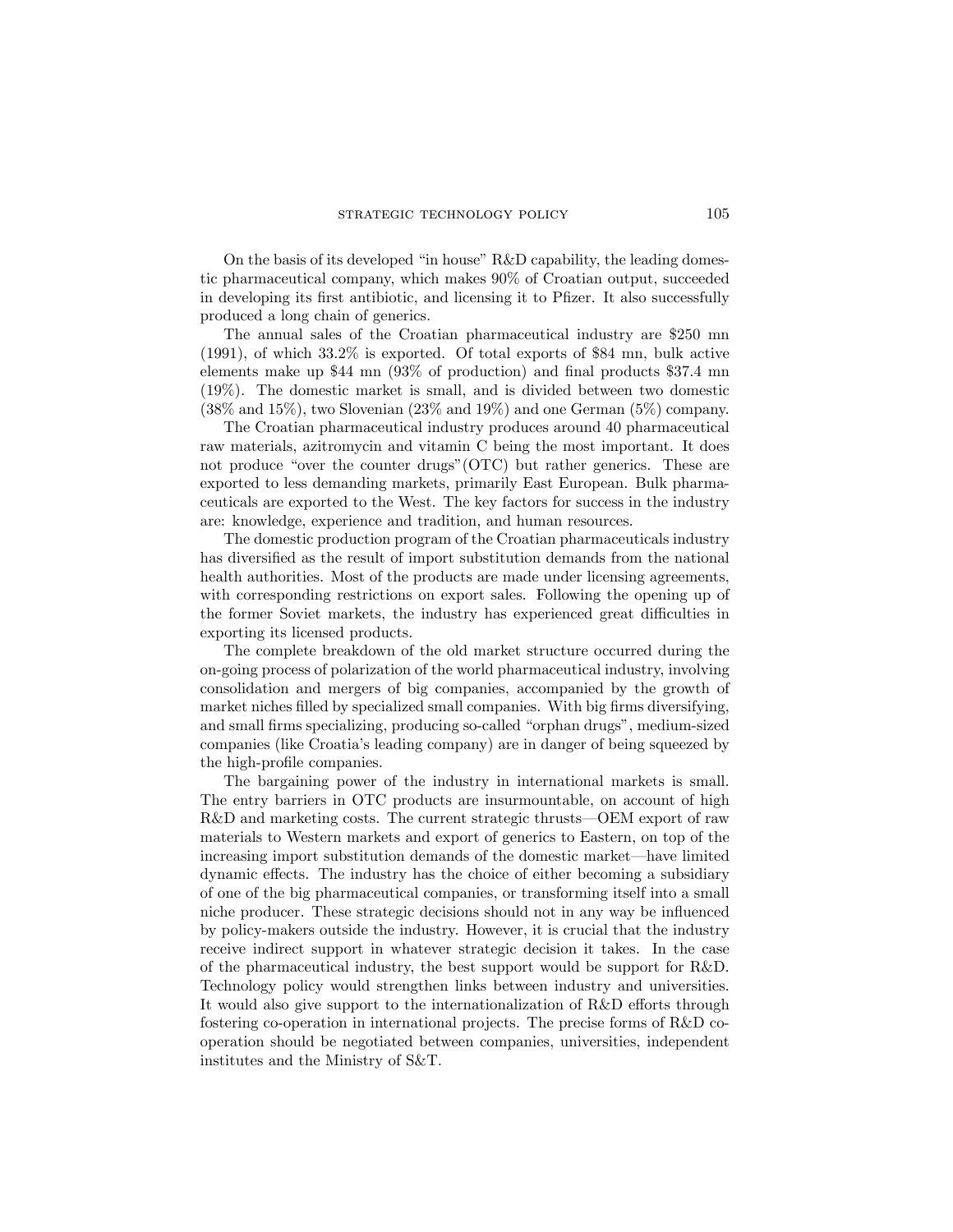## 4. Strategic technology policy for Eastern Europe<sup>25</sup>

In the first part of this section I will try to generalize on the basis of the three Croatian sectors studied. Then, in the second part, I try to adduce the main principles for the application of STRTP in Eastern Europe.

#### 4.1. Sector-specic types of strategic technology policy for Eastern Europe

Capabilities, which I have described as the main targets of strategic technology policy, are usually sector-specic. However, some capabilities are so widespread that they can be addressed as industry-wide, or even economy-wide, problems. Capabilities like quality control, information system-building and inventory management, for example, are generic techniques which are applicable in all sectors. However, even they are usually sector-specific in detailed implementation. For that reason, I shall concentrate on sector-specic STRTP though without prejudice to the importance of functional STRTP.<sup>26</sup>

The design of STRTP in different sectors is based on the specificities of sectoral technological capability, and their relation with the production and science system. The assumption is that the profile of technological capabilities determines the specic strategic technology policy approach. This assumption underlies the distinction between production know-how based sectors, engineering based and R&D based sectors (for a summary see Table 1).

| Type of sector            | Type of strategic technology policy                                                                              |
|---------------------------|------------------------------------------------------------------------------------------------------------------|
| Production know-how based | Building markets for infrastructural services                                                                    |
| Engineering based         | Conditional assistance<br>Network creation problem<br>SMEs as subcontractors                                     |
| R&D based                 | Academy-industry links<br>- Co-operative projects<br>- International co-operation<br>- R&D management capability |

TABLE 1 Sectoral strategic technology policies for Eastern Europe

<sup>25</sup> The analysis contained in this section is addressed particularly to the smaller East European states like Hungary, the Czech Republic, Slovakia, Bulgaria, Slovenia, Latvia, Estonia, and Lithuania.

<sup>26</sup> Justman and Teubal (1992) attach particular importance to the distinction between sectoral and functional STRTP.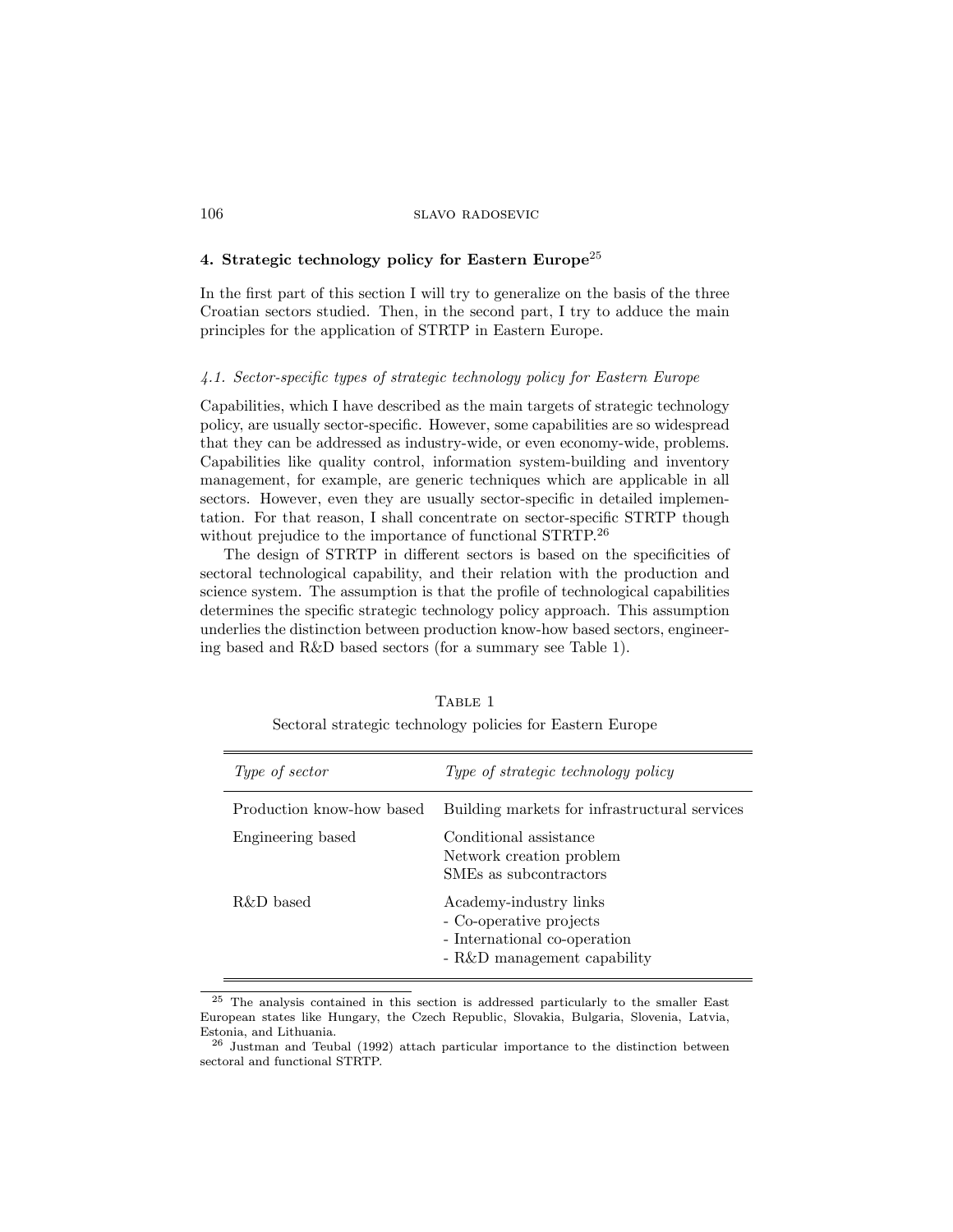The taxonomy that is suggested here tries to link STRTP activities with the dominant sources of technology accumulation. It is not primarily a taxonomy of innovations, as in Bell and Pavitt (1993) and Pavitt (1984), but rather of policies.

#### 4.1.1. Know-how based sectors

By know-how based sectors I mean industries in which technological capability is nested in production, i.e. in the knowledge of workers and technicians. These are traditional industries (textiles, wood, classical machine tools) or services like tourism. Here the problem of capabilities does not, in principle, exist. Production capability has been mastered, and the main problem is to move into higher value-added segments. This move implies upgrading of production capabilities, which is a part of the natural trajectory of enterprises. Examples include industries like textiles in Poland, food and beverages in Bulgaria, the wood industry in Slovenia, etc.

The most common situation in the region is one where there is no developed domestic market for services for upgrading production capability in know-how based sectors. The process of building this market could develop without public action. However, a purely market-driven evolution will take too long, and will be less effective with respect to potential externalities that may develop through networking.

The process can be speeded up by co-ordination between producers. This problem is labelled by Justman and Teubal (1992) network creation type N1producer-producer links to exploit external services and complementary markets. Through facilitation of "user need determination", i.e., explicit efforts to adapt to differentiated user needs, the fundamental uncertainty regarding the absence of a market for the services can be overcome. If there is any targeting, then it is "infrastructure targeting". The process itself is market-driven. Support for this market should ultimately bear fruit in fully commercial services purveyed by private enterprises. Those private enterprises may be created on the basis of the small number of existing domestic private consulting companies in Eastern Europe, which offer general services like accountancy and marketing, or by privatizing parts of technical institutes which can offer various technical or quality management services. These services may be subsidized on a decreasing basis until the demand reaches the critical level for commercial protability.

#### 4.1.2. Engineering based sectors

By engineering based industries I mean industries in which the technological capability is based on engineering activity.<sup>27</sup> The communities around which the

 $27$  This notion should not be confused with engineering as an industry. Here I use the term engineering as a generic technological term covering machine-based problem-solving, whether in the chemicals, mechanical engineering, software, or other industry.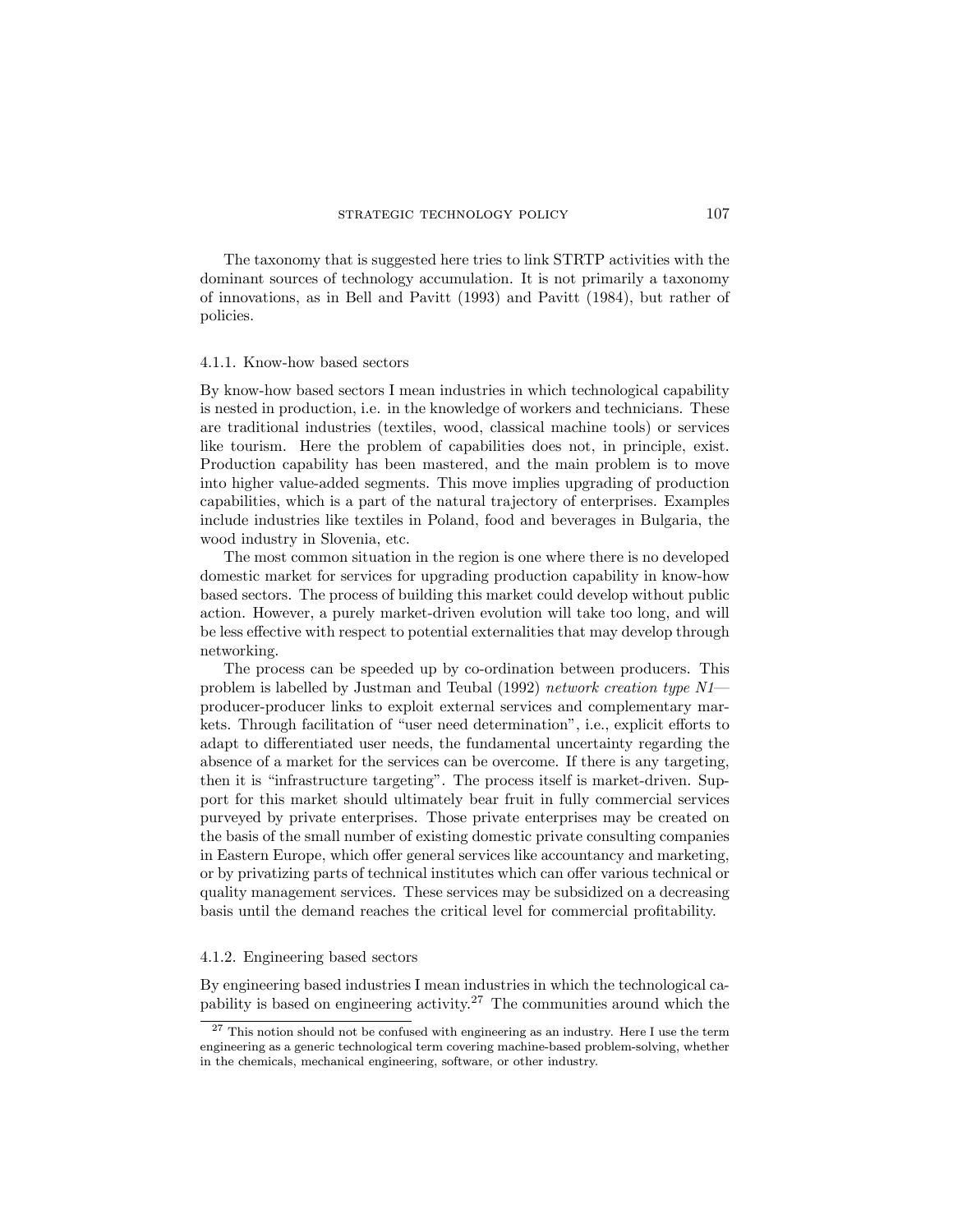## 108 slavo radosevic

enterprises in these sectors operate are \hybrid communities". The enterprises rely on R&D, the core of which comes from the "transfer sciences".<sup>28</sup> These are areas like mechanical engineering, automation, computer sciences, chemical engineering—disciplines that play an essential role in establishing productive relations between science and industry. The difficulty in forming hybrid communities is in straddling the conventional borders which separate "science" from \technology". These interfaces are rich and complex institutionally, so that it is a very complicated task to create corresponding networks. At the heart of hybrid communities there usually lies a big national complex. The problem in Eastern Europe is that that national complex is usually in a deteriorating competitive situation.

It is in the engineering based industries that conditions in the East European economies are now particularly unfavourable. These industries are usually the heritage of past policies of import substitution, and are burdened by serious competitiveness problems. Examples include the steel industry in Hungary and the petrochemicals industry in Romania. Prospects for the revival of sectors like these are especially gloomy in that the sectors are very "network intensive". They require a large network of co-operating companies as subcontractors, and also rely heavily on inputs from other industries. The general weaknesses of the economies in question are very much felt in these sectors. The competitiveness of the latter, such as it is, is very much of the "structural competitiveness" type [OECD (1986)].

If engineering based sectors could be restructured during the initial phases of transition, the effects would be widespread, and felt in a large number of linked sectors. However, these sectors are the most demanding to restructure in all respects (technical, financial), and it is in practice very unlikely that restructuring would start first in these sector. There is, nevertheless, scope here for a mixture of organizational and technological measures which could be implemented through conditional assistance.

The heart of the typical restructuring problem in engineering based industries in Eastern Europe is a national industrial giant, or a few big enterprises, where government cannot afford a hands-off policy. Direct governmental involvement is called for-a very problematic requirement in Eastern Europe today. But only through the restructuring of the core of a given network can scope be created for follow-on indirect policies calculated to rejuvenate such complex networks. So, an appropriate policy would have to combine very direct intervention with very indirect. The complexity of the network creation problem in these sectors is reflected in the fact that, in Justman/Teubal's terminology, the relevant networks here are of both types—N1 and  $N2$ —between similar producers, as well as between supplier and assembler or core company and subcontractor.

 $28$  Transfer sciences are fields that straddle the normal borders separating "science" from "technology". For a discussion of the role of transfer sciences see OECD  $(1992)$  and Blume (1990).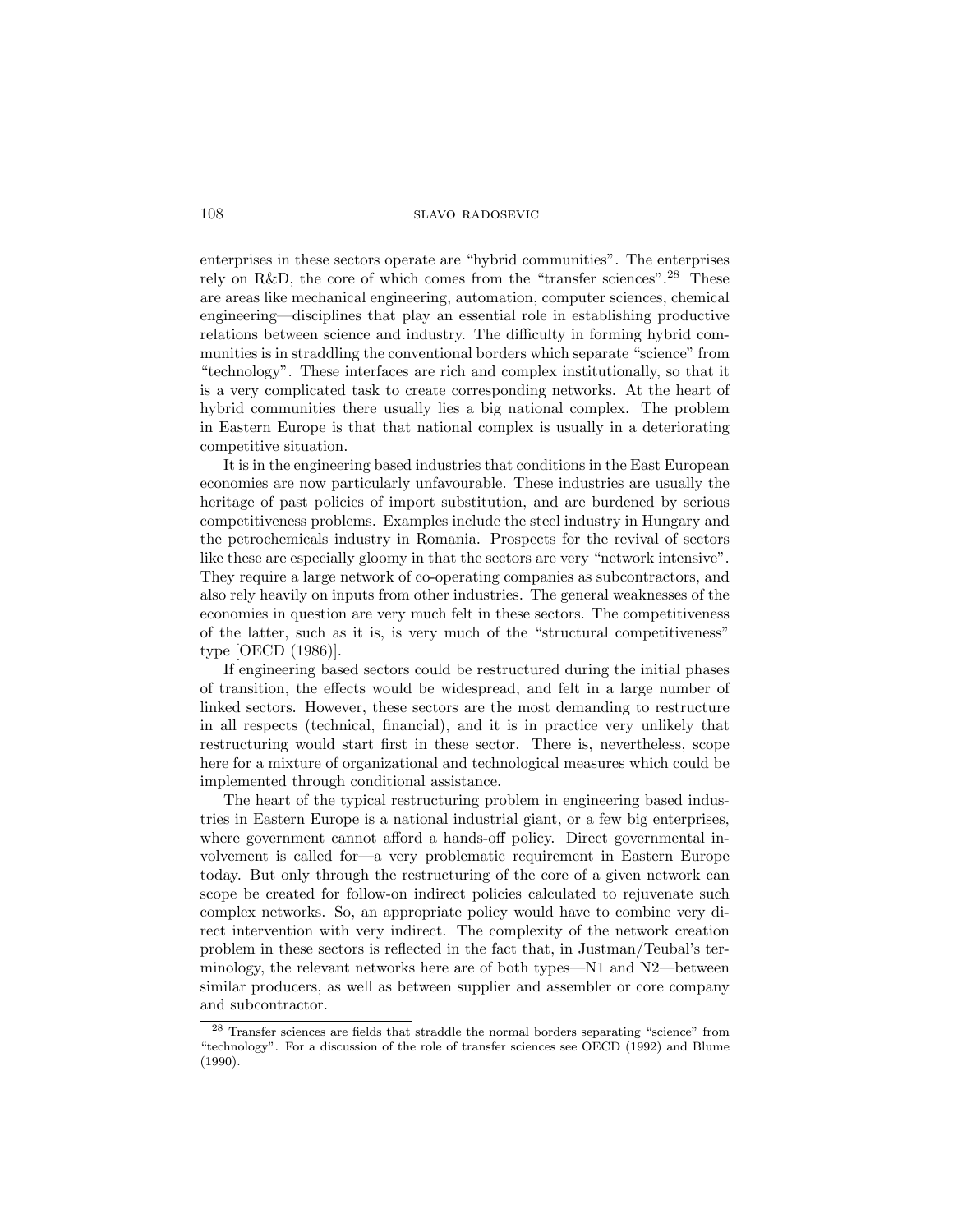#### 4.1.3. R&D based sectors

R&D based sectors are sectors in which core technical capabilities represent the result of an organized research process. Here production is the legacy of big R&D investments in the past, which have left pockets of competency in industry. In Eastern Europe these isolated islands of capability typically developed in areas where the need for market interaction was smaller, and where demand was high and exacting in spite of a generally undeveloped market. Typically, this was either in defence sectors, or in pharmaceuticals, where demand from health systems was the driving force.

Uncertainty with regard to potential demand is the dominant feature of this sector. While in the know-how based sector production capabilities exist, and the structure of demand is well known, in the R&D based sector the case is the opposite. The pattern of demand has to be researched, production and R&D capabilities improved, and links with academia strengthened.

Co-operation with potential users or buyers (user-producer links) is of essential importance here. It can best be developed through pre-competitive projects, or through any other form of industry-academy collaboration.

The network here is, in the Justman/Teubal terminology, of the N2 type (user-producer). The approach therefore needs to be project-oriented. The main policy problem is how to link project definition to the needs of industry. Project definition is very much under the influence of the scientific community, which is of course governed by its own objectives. One possible way of coupling industry and academia is through technology foresight exercises.<sup>29</sup>

# 4.2. General principles and issues in the implementation of strategic technology policy for Eastern Europe

I view strategic technology policy as an indispensable bridge between science and industrial policy, and between them and competition policy. Science policy, focused as it is on the knowledge base and institutional R&D, has limited leverage by itself on the technological weaknesses in enterprises. In similar fashion, general technology policy, which creates general conditions for S&T development, does not necessarily address crucial deficiencies in sectoral capabilities. For example, innovation centres as a generalized solution for all sectors do not make much sense. And if you want STRTP to have an impact, a developed competition policy which would prevent monopolies, and ensure liberal trade regimes and healthy competition is de rigeur.

However, East European countries also need structural change, and this cannot be effected fast enough, if at all, by market forces alone. The complexity of the situation is compounded by the fact that any kind of active industrial policy, which presumes huge transfers within or between industries, would be

<sup>29</sup> A strategic shift in S&T policy based on technology foresight is one of the key points of the new UK White Paper on S&T; see HMSO (1993).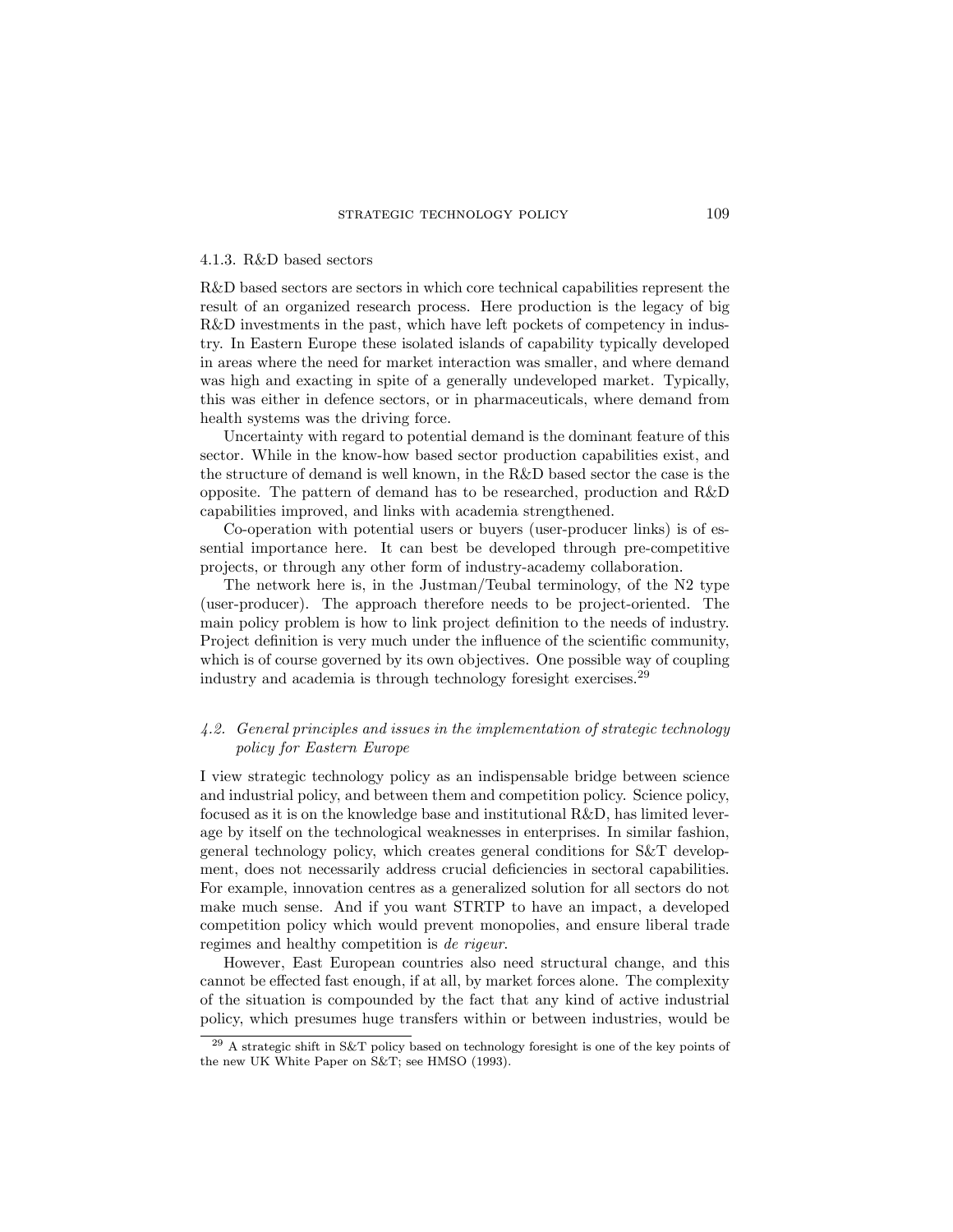untenable in Eastern Europe. Structural change must, therefore, be combined with openness and a liberal environment. Activities of the STRTP type are the only kinds of policy action that could be expected to resist the pressures of the sectoral lobbying and special pleading which currently so dominate the political life of the East European countries—and even then only under certain conditions.

4.2.1. Strategic technology policy design is context- (industry-)specic

In order to ensure the first-best solution it is necessary to know the key factors of success or failure of industry and industries in particular countries.<sup>30</sup> These are not standardized, and cannot be reduced to the equilibration of factor prices or temporary distortions in factor prices.

4.2.2. Strategic technology policy is seldom feasible as a separate, self-sufficient policy

As technological capabilities are intertwined with nancial, marketing and other capabilities, strategic technology policy is in practice very often a component of a restructuring package.

4.2.3. Because STRTP is by definition strategic, its formulation is inseparable from its implementation

The parties concerned rarely have any clear idea in advance of the details of the policies they want to pursue.<sup>31</sup> It is precisely in the course of interaction that better understanding of key problems is acquired and a consensus reached.

4.2.4. STRTP is not solely supply-side or demand-side

Indeed its formulation and implementation could be summed up as a process of coupling demand and supply.

 $30$  The need to understand industry-specific key factors of success, as a basis for "bench marking" national industries is an explicit aim of the new UK industrial policy. Michael Heseltine, UK trade and industry secretary, puts it this way: \Information is critical. Because on the quality of the information we gather, the respect of industry depends. If we are known to understand, to be aware, to have views that are coherent, thought through, well-informed, then industry will take this department seriously .... We are constantly being asked for project launch aid and I would expect people here advising ministers to be experts in leading edge technology, knowing where it is going to be in 10 years time." See: "Heseltine's plan to help Britain win", Financial Times, April 26, 1993.

<sup>31</sup> The EC Open Microprocessor System Initiative (OMI) is a good example of how a diverse range of interests, involving even competing companies, can evolve into a coherent European program. This case is a good example of STRTP, and of the inseparability of formulation and implementation, with an initially completely misaligned set of players managing to regroup into the programmatic alignment of a capability-building initiative; see Molina (1993).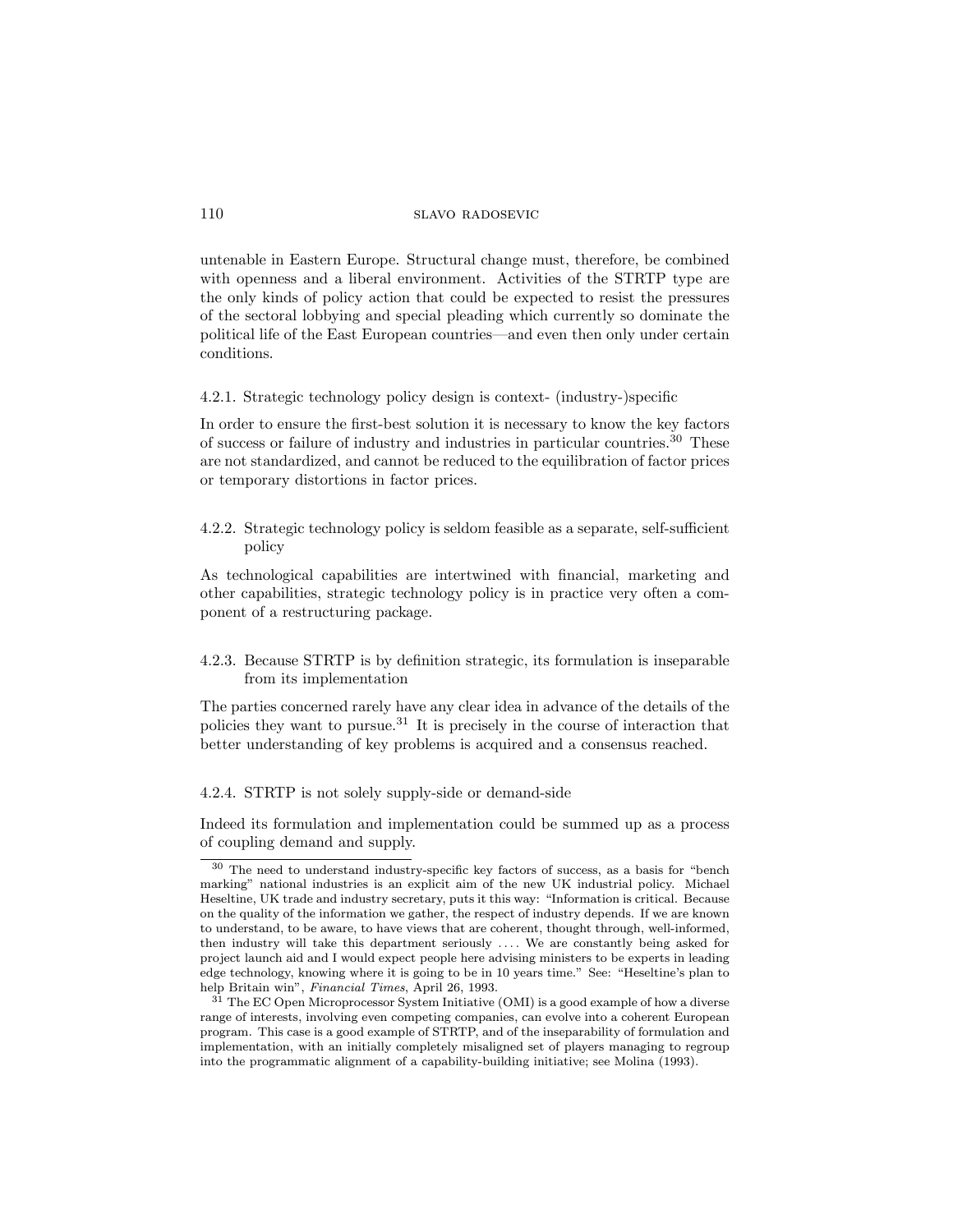4.2.5. STRTP requires developed administrative capability and close cooperation between public administration and the business community

This is the biggest problem for STRTP in Eastern Europe and the condition most difficult to meet. The inherited inert and bureaucratic machine could misuse STRTP in order to demonstrate the need for its continued existence. By the same token, a STRTP program could be exploited by big enterprises as just another source of subsidies.

These problems could to a degree be overcome through policy transparency. The peculiar historical and cultural heritage of Eastern Europe presents a real danger of "government failure". Societies that were overburdened by excessive co-ordinative activities now tend to neglect them. This pattern, accompanied as it has been by the objective uncertainties of institutional change and instability, has led to confusion and extreme forms of "short-termism".

Such a situation clearly cries out for co-ordination activities. However, in the real policy arena of Eastern Europe it is difficult not to cross the "red line", beyond which the whole question of co-ordination becomes  $d\acute{e}j\grave{a}$  vu. The whole is particularly problematic in sectors where the market is the superior learning engine because of its ability to generate rapid trial and error learning (know-how based sectors, R&D based sectors) [Langlois (1992)].

The main problem of STRTP in the given context is, then, feasibility and implementation rather than justification—or as Dosi puts it more generally, the argument against intervention is not an economic one, but an administrative and political one [UNCTAD (1993)].

4.2.6. The only way out of the impasse is strong competition policy and openness in foreign trade<sup>32</sup>

Otherwise the application of STRTP, in conditions of monopoly and high entry barriers, may simply be hi-jacked by rent-seekers and lobbyists.

Small Eastern European economies cannot apply a Japanese-type approach to the problem, namely combining temporary protection with fierce domestic competition. This is why an open trade regime is indispensable for creating incentive pressures in Eastern Europe. But by the same token, the more market pressure is introduced, the more these countries need mechanisms of the STRTP type which will strengthen firms' capabilities. What STRTP must not do is to produce distortions in macro prices which might then inhibit the forces of market selection. Such distortions can be tolerated only temporarily, in order to restructure engineering based industries for which financial requirements are very high. Note, however, that full trade openness should ensure the selective efficiency of markets even in these cases.

 $32$  STRTP implicitly assumes that the power of market resides, not in its allocative efficiency, but in its selective efficiency. The point is emphasised by Dosi in UNCTAD (1993).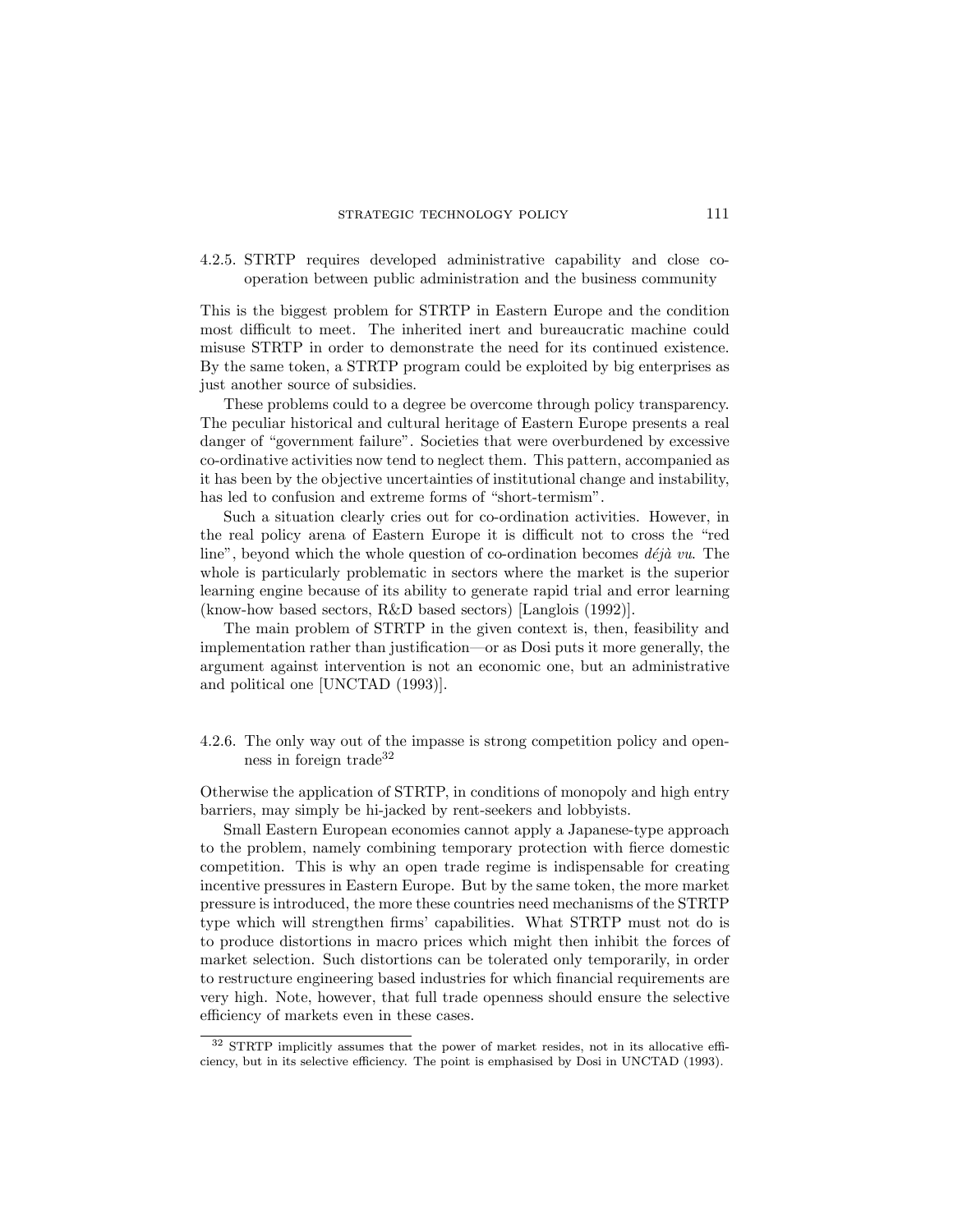4.2.7. The cost of applying STRTP in Eastern Europe would not be a major problem

Except in the case of the engineering based sectors, STRTP would be much cheaper than the currently widespread system of cheap loans for big enterprises, which continues to function as an implicit industrial policy and acts as a major financial drain on the domestic banking system. A second source of finance would be the restructuring of the existing mechanisms for financing basic, applied and strategic research.

4.2.8. Different competitive situations in different sectors require different approaches

STRTP offers no general policy solution which can be applied across all sectors. In other words, there is no blueprint for policy makers. For that reason, policy itself becomes a highly information- and knowledge-intensive activity, as well as an intensive social networking activity [Radosevic (1992)]. This underlines the very strong information function of STRTP, a function which requires intensive flows of tacit or semi-codified information.<sup>33</sup> These are easier to handle through informal arrangements, or through networks.

## 5. Conclusions

We have discussed and developed STRPT as a practical concept in the context of dierent theoretical approaches to technology policy. While Eastern Europe has been a particular focus of attention, our conclusions have general validity.

The main conclusion is that STRTP is "evolutionary-economic" in character, but that in its application in Eastern Europe it should incorporate some of the features of the transaction costs and neo-classical approaches.

Theoretical constructs cannot be applied directly in policy practice. Indeed, because of problems of consistency and applicability, the various theoretical approaches can function only as useful heuristic devices that capture different, but complementary, aspects of the technology policy problematic, such as seem to me to be relevant today in Eastern Europe. These aspects are summarized in Table 2.

<sup>33</sup> This problem is explicitly tackled by the UK Department of Trade and Industry's new competitiveness policy. "The intention is to use the DTI divisions as a conduit between DTI and industry and as a source of quality market intelligence to assist competitiveness at home and overseas .... The ambition, according to a senior official with responsibility for some of the industry divisions, is to make them so informed and knowledgeable that the private sector will value their contribution." See "Where the main thrust of the DTI's new competitive policy will be focused", Financial Times, April 26, 1993.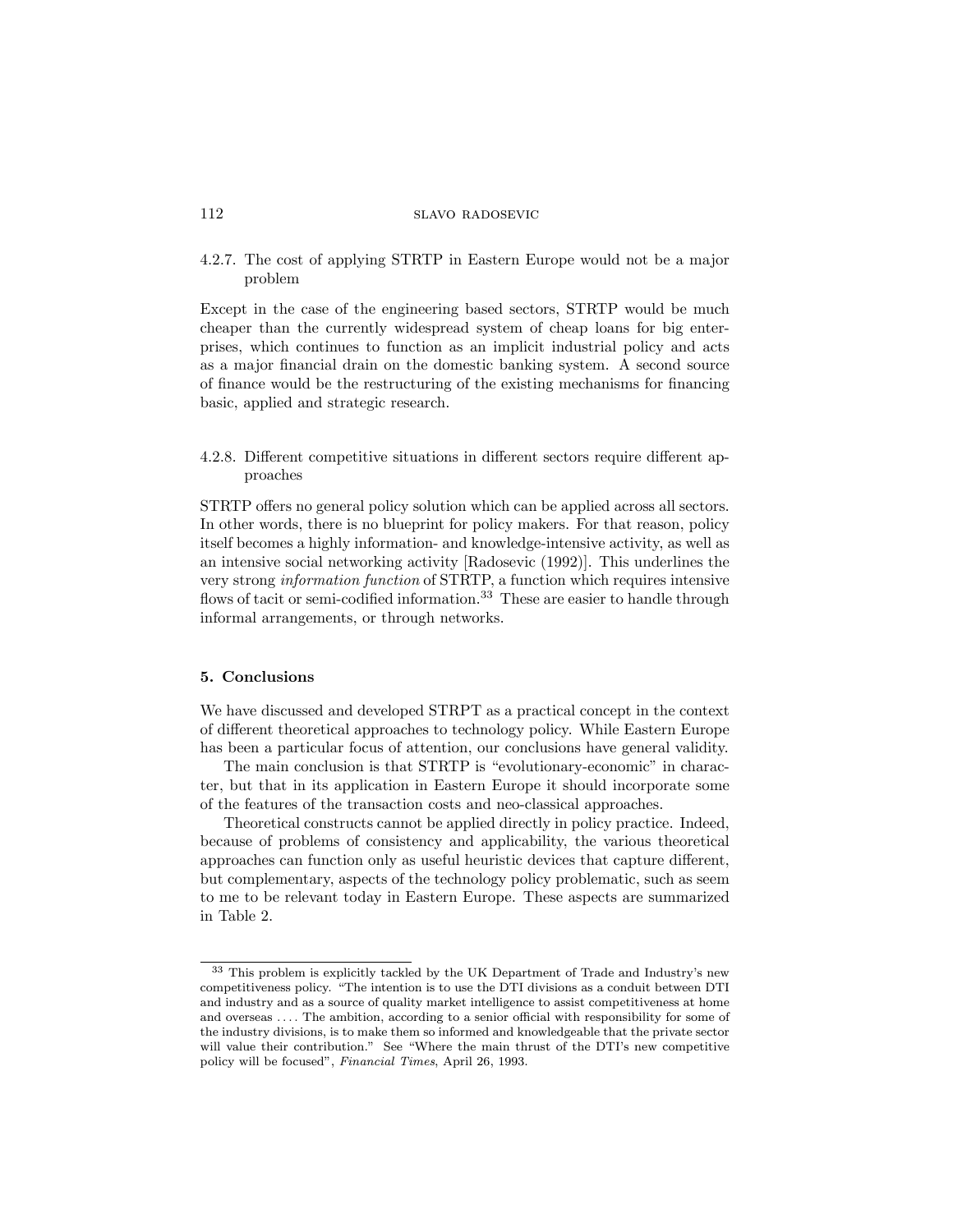## TABLE 2

# Policy characteristics of different theoretical approaches

|                                  | Focus                              | <i>Usefulness</i>                              | Problems                                |
|----------------------------------|------------------------------------|------------------------------------------------|-----------------------------------------|
| Neo-classical                    | financial<br>intervention          | high<br>anti-distortionary<br>hias             | misleading<br>state/market<br>dichotomy |
| <i>Transaction cost</i> costs of | intervention                       | alternative<br>mechanisms of<br>implementation | static in<br>character                  |
| Evolutionary                     | dynamic effects<br>of intervention | potential for<br>promoting<br>struct. change   | indeterminacy                           |

In practice STRTP seems a "high risk operation". It requires the simultaneous presence of competitive markets, highly developed administrative capabilities and developed networks of collective mechanisms—"mechanisms of economic articulation". It also requires favourable internal (education level) and external conditions (access to world markets). The essence of the STRTP policy problem is to build a rich network of co-operation mechanisms in the context of fierce competition. This is not something that derives readily from the experience of the East European countries.

# References

- Arrow, Kenneth J., Economic Welfare and the Inventive Activity, Washington D.C., National Bureau of Economic Research, 1962.
- Bator, M. Francis, "The anatomy of market failure", Quarterly Journal of Economics, 72, August 1958, pp. 351-379.
- Bell, Martin, and Keith Pavitt, "Technological accumulation and industrial growth: Contrasts between developed and developing countries", Industrial and Corporate Change, 2, 2, 1994, pp. 157-210.
- Blume, Stuart, "Transfer sciences: Their conceptualisation, functions and assessment", paper prepared for the TEP Indicators Conference, OECD, Paris, July 1990.
- Cimesa, Miljenko, Gordana Sekulic, and Oskar Antunac, "Konkurentnost petrokemije Hrvatske", (The competitiveness of the Croatian petrochemicals industry), Ekonomski institut, Zagreb, 1993.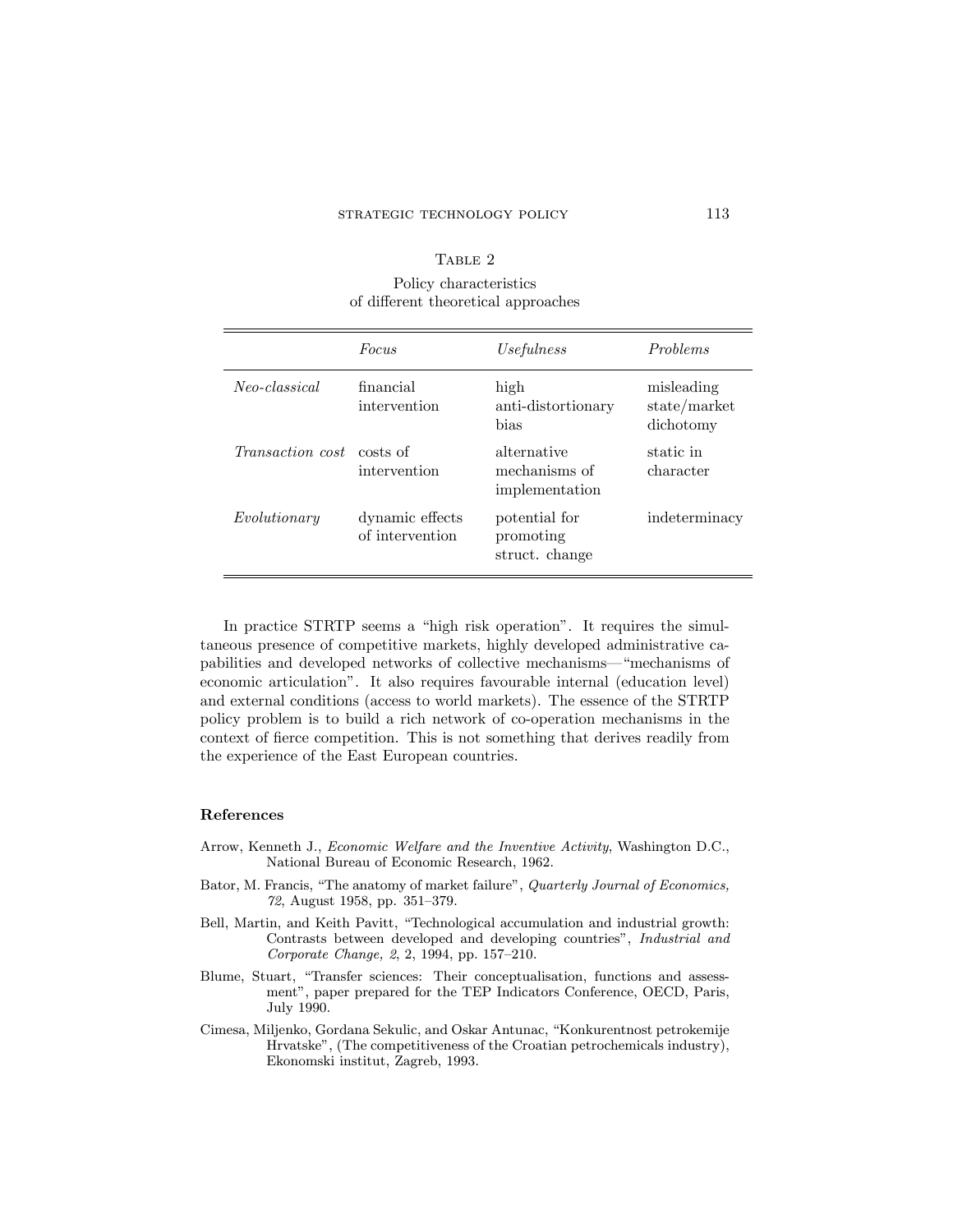- Coase, Ronald H., "The lighthouse in economics", Journal of Law and Economics, 17, October 1974, pp. 357-376.
- Cody, John, Richard Kuitchen, and John Weiss, Policy Design and Price Reform in Developing Countries. Guidelines With Special Reference to Industry, New York and London, Harvester and Wheatsheaf, 1990.
- Corden, Max, Trade Policy and Economic Welfare, Oxford, Clarendon Press, 1974.
- Cowling, Thomas, and Harry Tomman (eds.), Industrial Policy After 1992: An Anglo-German Perspective, London, Anglo German Foundation, 1990.
- Dahlman, Carl, "The problem of externality", Journal of Law and Economics, 22, April 1979, pp. 141-162.
- Demsetz, Harold, "The exchange and enforcement of property rights", Journal of Law and Economics,  $\gamma$ , October 1964, pp. 11-26.
- Demsetz, Harold, "Information and efficiency: Another viewpoint", Journal of Law and Economics, 12, 1969, pp. 1-23.
- Demsetz, Harold, "The private production of public goods", Journal of Law and Economics, 13, October 1970, pp. 293-306.
- Dornbusch, R"udiger, "Policies to move from stabilisation to growth", in: Proceedings of the World Bank Annual Conference on Development Economics 1990, Washington D.C., The World Bank, 1990, pp. 19-58.
- Estrin, Saul, Alan Gelb, and Inderjit Singh, "Restructuring, viability and privatisation: A comparative study of enterprise adjustment in transition", London Business School, mimeo, 1993.
- Foray, Dominique, and Christopher Freeman (eds.), Technology and the Wealth of Nations: The Dynamics of Constructed Advantage, London and New York, Pinter Publishers and OECD, 1993.
- Freeman, Christopher, and Bengt A. Lundvall (eds.), Small Countries Facing Technological Revolution, London, Pinter Publishers, 1988.
- HMSO, Realising our Potential: A Strategy for Science, Engineering and Technology, London, May 1993.
- Hobday, Mike, "Export led technology development in the four dragons: The case of electronics", SPRU, mimeo, Brighton, 1993.
- Justman, Moshe, and Morris Teubal, \A framework to an explicit industry and technology policy for Israel and some specic proposals", in: Freeman, Christopher, and Bengt A. Lundvall (eds.), Small Countries Facing Technological Revolution, London, Pinter Publishers, 1988.
- Justman, Moshe, and Morris Teubal, "Strategic technology policy for new industrial infrastructure: Creating capabilities and building new markets", The Jerusalem Institute for Israel Studies, discussion paper, 25, Jerusalem, 1992.
- Knezevic, Ana, "Konkurentnost tekstilne i odjevne industrije Hrvatske", (The competitiveness of the Croatian garment and textile industry), Ekonomski institut, Zagreb, 1993.
- Krugman, Paul R. (ed.), Strategic Trade Policy and the New International Economics, Cambridge, Mass., MIT Press, 1988.
- Lieberman, Ira, "The restructuring enterprise", in: OECD, The Transition to a Mar $ket\;Economy.$  Part I, Paris, 1991, pp. 82-91.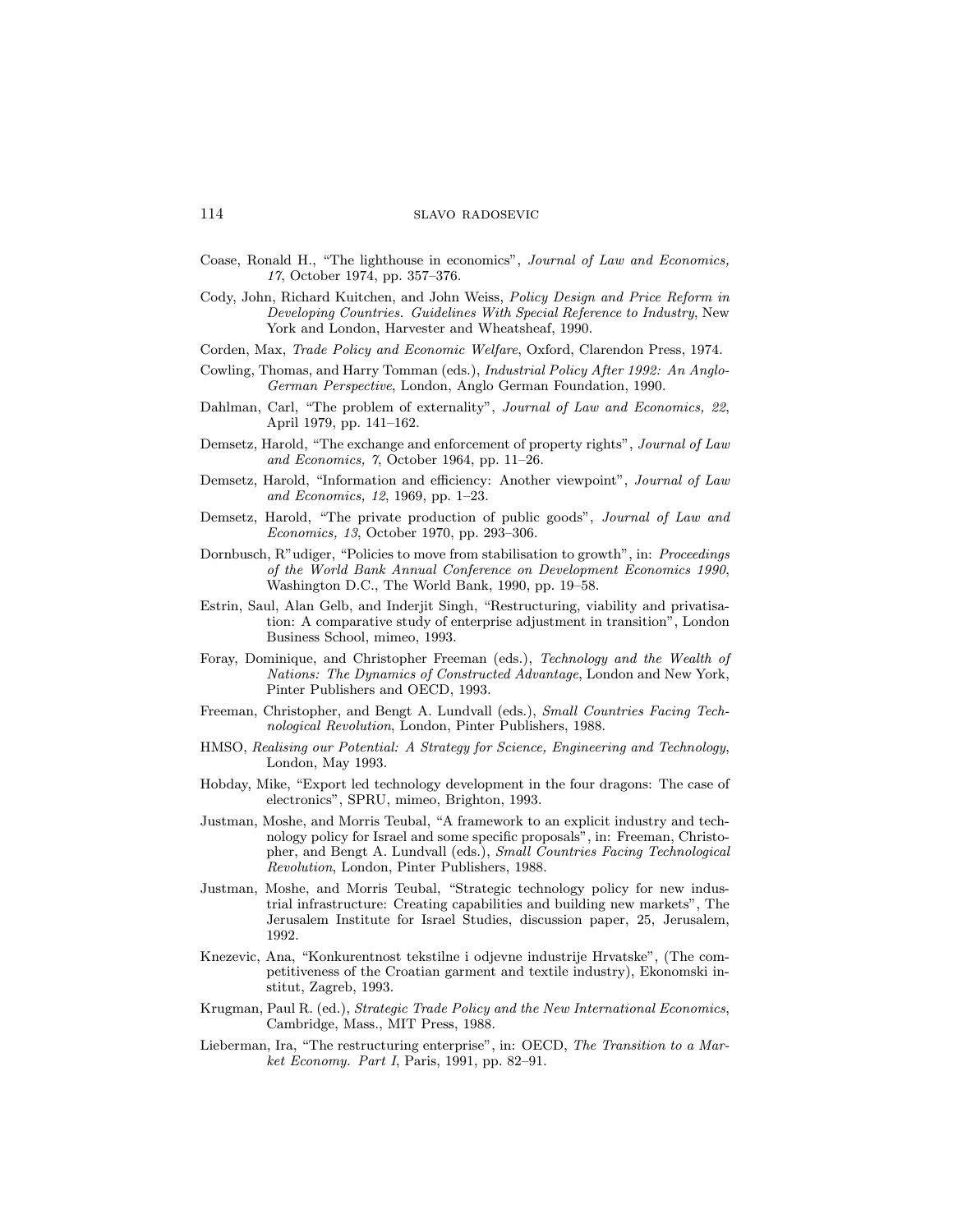- Molina, Alfonso, "Insights into the successful generation of a large-scale European initiative: From misalignment to programmatic alignment in the build up of sociotechnical constituencies", paper presented at UK PICT National Conference, Kenilworth, May 1993.
- Nelson, Richard R., "The simple economics of basic scientific research", *Journal of* Political Economy,  $67, 1959,$  pp.  $269-290$ .
- OECD, \The notion of international competitiveness: A discussion paper", DSTI/SPR/81/32, Paris, 1986.
- OECD, Structural Adjustment and Economic Performance, Paris, 1987.
- OECD, Technology-Economy Program: Key Relationships, Paris, 1992.
- Pavitt, Keith, "Sectoral patterns of technical change: Towards a taxonomy and a theory", Research Policy,  $13, 1984$ , pp. 343-373.
- Porter, Michael, The Competitive Advantage of Nations, New York, The Free Press, 1990.
- Radosevic, Slavo, "Techno-economic networks and social intelligence as useful concepts in technology policy making", in: Cronin, Bloise, and Nera Silovic (eds.), From Information Management to Social Intelligence: The Key to Open Markets, London, ASLIB, 1992, pp.  $29-42$ .
- Robertson, Neil, "Economic articulation: A neglected dimension of economic performance?", Institute of Social Studies, ISS working paper series, 122, The Hague, April 1992.
- Schmitz, Hubert, and Jose Cassiolato (eds.), Hi-Tech for Industrial Development: Lessons from the Brazilian Experience in Electronics and Automation, London and New York, Routledge, 1992.
- Sharp, Margaret, and Keith Pavitt, \Technology policy in the 1990s: Old trends and new realities", Journal of Common Market Studies, 31, 2, 1993, pp. 129-151.
- Sorge, Arndt, "Introduction" to chapter IV (Institutional and technological change: The importance of diversity), in: Foray, Dominique, and Christopher Freeman (eds.), Technology and the Wealth of Nations: The Dynamics of Constructed Advantage, London and New York, Pinter Publishers and OECD, 1993.
- Teece, David J., Gary Pisano, and Amy Shuen, "Firm capabilities, resources, and the concept of strategy: Four paradigms in strategic management", CCC working paper, December 1990.
- $\text{UNCTAD}$ , "Report of ad hoc expert group in technology policies in open developing countries economies", ITD/TEC/3, Geneva, 1993.
- de Villa, Zeljka Kordej, "Konkurentnost farmaceutske industrije Hrvatske", (The competitiveness of the Croatian pharmaceutical industry), Ekonomski institut, Zagreb, 1993.
- Winiecki, Jan, "Shaping the institutional structure", in: Siebert, Horst (ed.),  $Pri$ vatization: Symposium in Honour of Herbert Giersch, T"ubingen, J.C.B. Mohr, 1992.